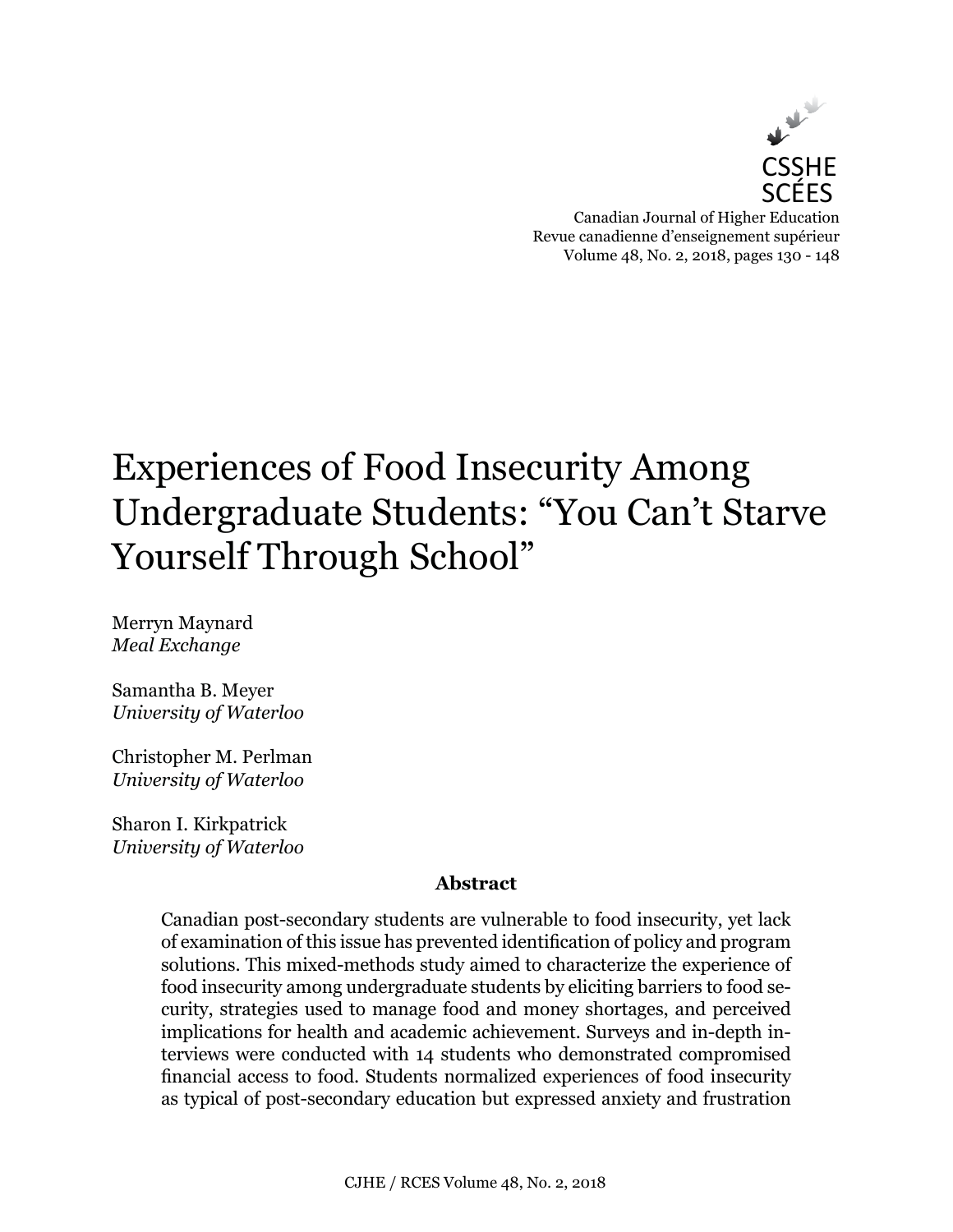with financial inaccessibility to healthy food, and described negative implications for their physical and mental health and their ability to perform well in school. Ongoing attempts to adapt or adjust to food insecurity had limited success. Findings highlight the need to challenge the "starving student" ideology, which normalizes the lack of access to healthy food during higher education.

#### **Résumé**

Les étudiants de niveau postsecondaire canadiens sont vulnérables à l'insécurité alimentaire, pourtant ce problème esquive aux examens qui mèneraient aux politiques et programmes solutions. Cette étude aux méthodes mixtes tente de définir l'expérience des étudiants en situation d'insécurité alimentaire en suscitant ses entraves, les stratégies pour gérer les manques de nourriture et d›argent, et les impacts perçus sur la santé et la réussite académique. Des sondages et des entrevues ont été menés auprès de 14 étudiants en situation d'insécurité alimentaire. Pour eux, il s'agit d'une expérience normale propre à l›éducation. Mais quant à l'inaccessibilité à une saine alimentation, tous ont parlé d'anxiété et de frustration avec les barrières financières en plus des impacts négatifs sur leur état physique et sur leur performance en classe. Les tentatives courantes d'adaptation à l'insécurité alimentaire ont eu un succès limité. Les résultats démontrent la nécessité de critiquer l'idéologie de « l'étudiant famélique » qui normalise leur accès limité à une saine alimentation durant leurs études postsecondaire.

#### **Introduction**

Food insecurity, which refers to uncertain or inadequate access to food due to financial constraints, is recognized as a serious issue among households in developed countries (Coleman-Jensen, Rabbitt, Gregory, & Singh, 2015; Tarasuk, Mitchell, & Dachner, 2012). However, aside from recent research on the clients of campus food banks (Farahbakhsh et al., 2015; Hanbazaza, Ball, Farmer, Maximova, & Willows, 2016), there has been relatively little examination of this issue in the context of Canadian higher education. Financial strain is a common phenomenon among Canadian students (Burley & Awad, 2015) and can create vulnerability to income-related shocks that may affect access to food and other basic needs. Several factors likely underlie precarious finances among students, including reduced federal transfer payments to provinces for supporting post-secondary institutions, which has contributed to rising tuition fees over recent years (Harden, 2017; Statistics Canada, 2011). Indeed, tuition fees at Canadian universities rose by 40% on average from 2006 to 2016 (Statistics Canada, 2016). Expenses associated with education are exacerbated in some regions of Canada by the high costs of rental housing (Burley & Awad, 2015).

Cross-sectional research in Australia and the United States suggests that food insecurity affects from nearly a fifth to almost two-thirds of students at universities examined (Chaparro, Zaghloul, Holck, & Dobbs, 2009; Gallegos, Ramsey, & Ong, 2013; Hughes, Serebryanikova, Donaldson, & Leveritt, 2011; Maroto, Snelling, & Linck, 2014; Miles, McBeath, Brockett, & Sorenson, 2017; Patton-Lopez, Loppez-Cevallos, Cancel-Tirado, & Vazquez, 2014). Students living in food-insecure households experience poor academic outcomes,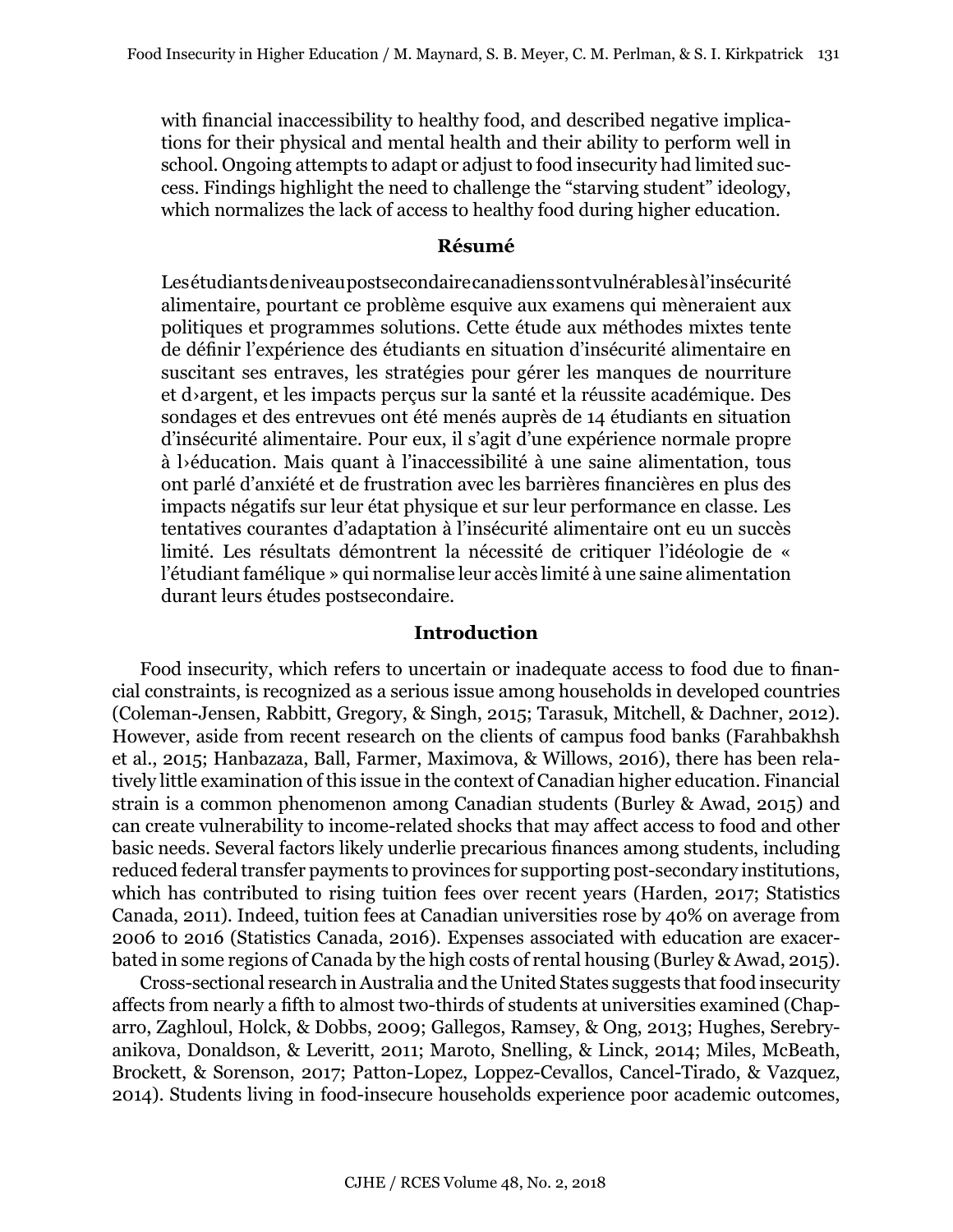including lower grade point averages and difficulties concentrating at school, in comparison to food-secure students (Gaines, Robb, Knol, & Sickler, 2014; Gallegos et al., 2013; Maroto et al., 2014; Munro, Quayle, Simpson, & Barnsley, 2013; Payne-Sturges, Tjaden, Caldeira, Vincent, & Arria, 2017). Further, though they did not examine food insecurity in particular, a systematic review by Richardson, Elliott, and Roberts (2013) demonstrates that higher levels of student debt are associated with higher levels of stress among students and a higher likelihood of experiencing poor mental health and depression (Richardson et al., 2013). A recent survey of five Canadian universities conducted by the non-profit organization Meal Exchange suggested that almost two in five students experience food insecurity, with perceived negative impacts on physical and mental health (Silverthorn, 2016).

While in-depth work on student populations is limited, the experience of food insecurity has been conceptualized in other vulnerable groups. Based on evidence collected in Canada and the United States with food-insecure low-income families (Alaimo, 2005; Campbell, 1991; Campbell & Desjardins, 1989; Rose, 1999), Alaimo (2005) developed a conceptual model identifying four main components characteristic of food insecurity within North American households: anxiety and preoccupation with food due to dwindling household food supplies, inadequate quality of food, insufficient amount or quantity of food available, and an uncontrollable household food supply, resulting in feelings of alienation and, possibly, the "socially unacceptable" acquisition of food through food banks or soup kitchens (Alaimo, 2005). The model identifies financial, socio-environmental, and demographic risk factors that influence a household's ability to adjust to short-term food shortages or adapt to chronic food insecurity over time. It is not known, however, to what extent.

Research on student food insecurity in Canada has yet to incorporate students' lived experiences and perceptions, and has not focused on barriers specific to higher education nor on implications for academic achievement (Farahbakhsh et al., 2015; Hanbazaza et al., 2016). Addressing these gaps is crucial in order to better conceptualize the problem among this population and to inform policy and program actions. Using Alaimo's (2005) conceptual model as a guiding framework, the objective of this mixed-methods study was to shed light on undergraduate students' experiences and perceptions of food insecurity, including the factors that precipitate shortages of food, strategies for managing shortages, and perspectives regarding the impact of food security on health and academic achievement.

#### **Methods**

Recruitment and data collection were conducted between November 2015 and May 2016 at the University of Waterloo. Students were recruited using flyers posted on campus and distributed at the campus food bank. The flyers described the study as an investigation of food access, noted an honorarium of a \$20 gift card, and included a link to an online screening questionnaire. Criteria for inclusion included enrolment in an undergraduate program for at least 12 months and current enrolment at the university, residing in off-campus housing, being at least 18 years of age, and being fluent in English. Further, students were asked to describe the food situation in their household over the prior 12 months, and were eligible only if they responded that they "sometimes" or "often" did not have enough to eat because they lacked money for food (Bickel, Nord, Price, Hamilton, & Cook, 2000). In total, 128 students completed the online screening questionnaire and 52 were eligible to participate. Theoretical saturation— which occurs when concepts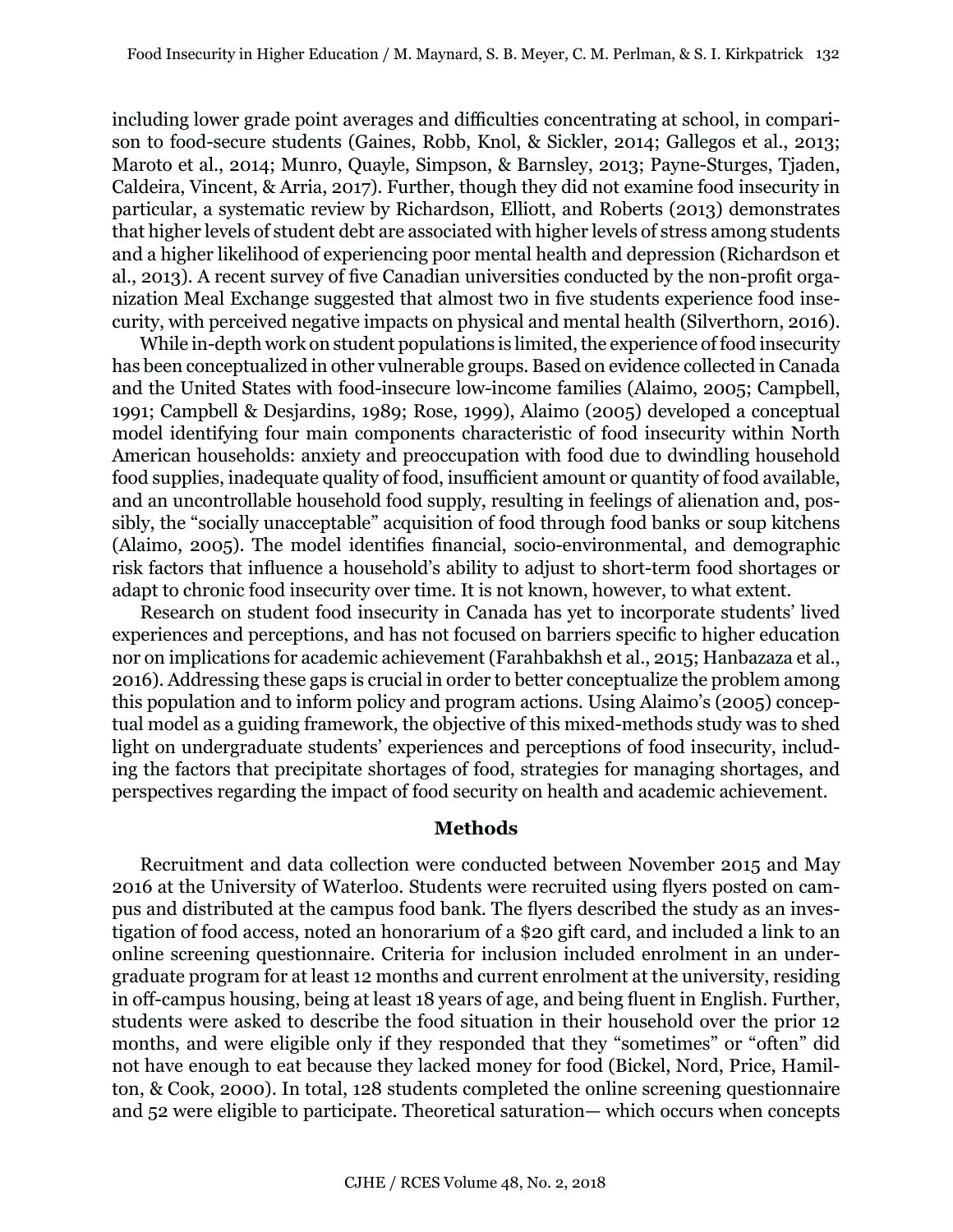and themes have been sufficiently developed, no new categories are emerging from the data, and discernible relationships between categories can be found (Creswell, 2014) was deemed to have occurred when 14 participants had been interviewed. At that time, recruitment was discontinued. Ethics approval for this study was obtained from the Office of Research Ethics at the University of Waterloo (#21021). All participants provided written consent and were assigned pseudonyms to ensure confidentiality. Participants completed a single semi-structured interview that queried perceptions and experiences of food insecurity, including perceived contributing factors, strategies for managing food shortages, and perceived implications for health and academic success. The interview guide was informed by prior qualitative research on the experience of food insecurity (Chilton & Booth, 2007; Connell, Lofton, Yadrick, & Rehner, 2005; Hamelin, Beaudry, & Habicht, 2002) and Alaimo's (2005) conceptual model of food insecurity.

| Table 1: Selected interview questions to guide discussions of experiences of food inse- |  |
|-----------------------------------------------------------------------------------------|--|
| curity among post-secondary students                                                    |  |

| Type of Question Question |                                                                                                                                                                                                           |
|---------------------------|-----------------------------------------------------------------------------------------------------------------------------------------------------------------------------------------------------------|
| <b>Icebreaker</b>         | What is your favourite meal to cook or eat?                                                                                                                                                               |
| Transition                | What types of foods do you enjoy eating?                                                                                                                                                                  |
| Main                      | As a student, what does "having enough food" mean to you?                                                                                                                                                 |
| Main                      | Can you tell me about a time since you've been a student when you<br>didn't have access to enough food or the food that you wanted?                                                                       |
| Follow-up                 | Are there other factors that sometimes prevent you from having<br>enough food or the types of food you like and want besides money?                                                                       |
| <b>Main Question</b>      | I'd like to talk to you more about the kinds of things you might do<br>when you are running out of money for food. Can you tell me about<br>some of the things you might do/did when you ran out of food? |
|                           |                                                                                                                                                                                                           |

Interviews were recorded electronically and transcribed verbatim. Data collection and analysis took place simultaneously, with insights from early interviews prompting revisions to the interview guide to explore emerging topics. Transcripts were coded using NVivo (QSR International, version 10). Thematic analysis followed Layder's (1998) adaptive theory, whereby data were coded deductively using Alaimo's (2005) conceptual model and existing literature, as well as inductively to allow for the emergence of novel themes. Segments of interview text were tagged and labelled according to existing theoretical concepts and new ideas through provisional coding, while common codes were grouped into categories to identify emerging patterns during satellite coding (Layder, 1998). Interview notes were incorporated during provisional and satellite coding and the identification of core categories (Layder, 1998). As codes and categories became more refined with additional interviews, there was movement among the raw data, provisional codes, and core categories to develop broader themes.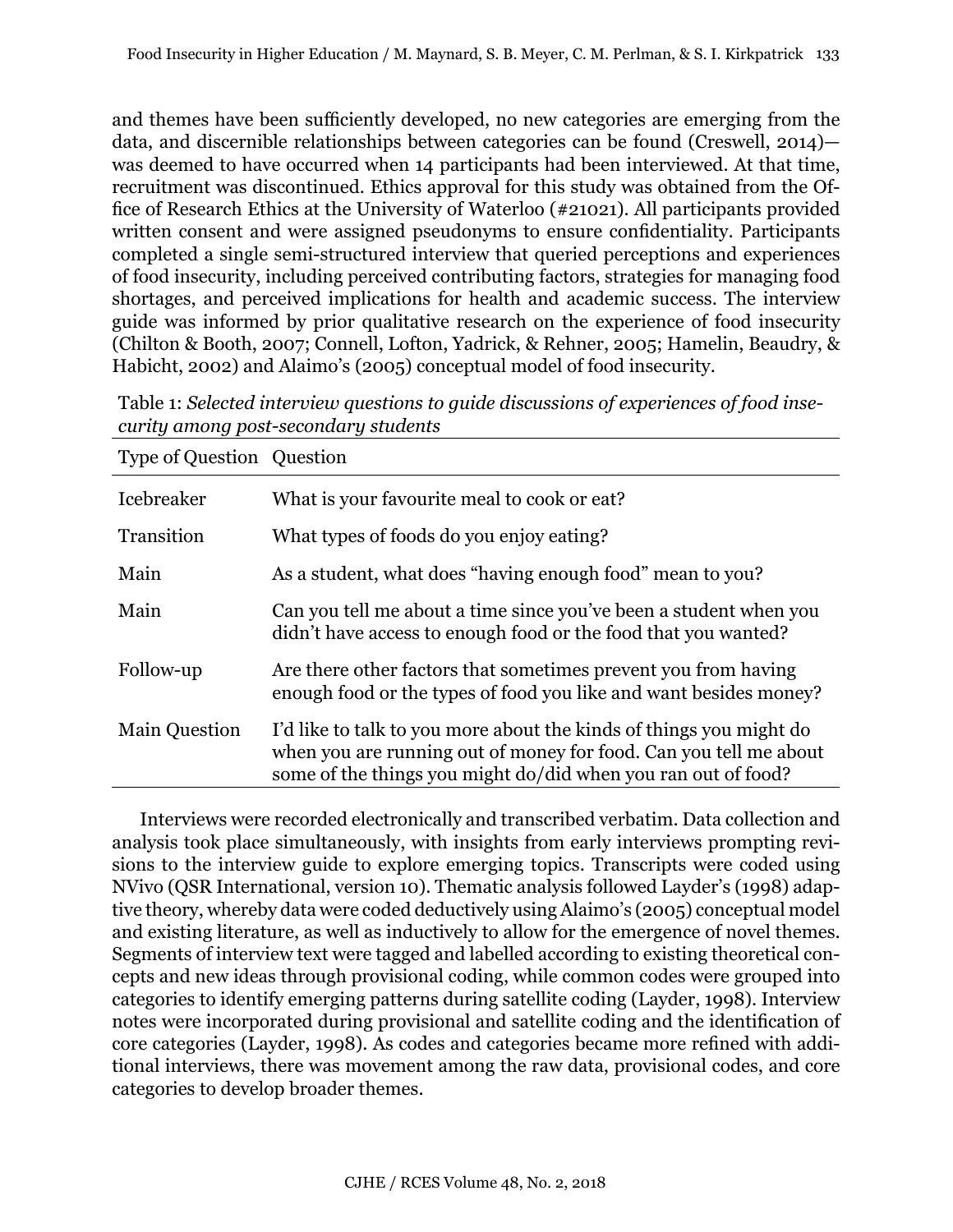The interview was preceded by the completion of a short survey, including questions on demographic characteristics (age, gender, year of study, international/domestic student status, enrolment in a cooperative education program, sources of financial support, living situation, and use of the campus food bank), as well as perceived physical and mental health and stress, using items adopted from the 2011 Canadian Community Health Survey mental health module (Statistics Canada, 2013). Descriptive statistics were tabulated in Excel. Responses to the survey informed probing questions during the interview and incorporated data into the analysis of the interview using the constant comparative process and framework matrices in NVivo, allowing for comparison of food security experiences across groups (e.g., international versus domestic students, users and non-users of the campus food bank).

Following the interview, the 10 adult-referenced items from the Household Food Security Survey Module (HFSSM) were referenced. The HFSSM is widely used in food security research (Bickel et al., 2000; Tarasuk et al., 2012) and queries indicators of inadequate quality or quantity of food within a previous 12-month period due to financial constraints. According to Health Canada coding guidelines, responses to the HFSSM items were used to classify each participant as living in a food-secure household (no positive responses) or a household with marginal (one positive response), moderate (two to five positive responses), or severe food insecurity (six to 10 positive responses) (Health Canada, 2007). These data provided context for the qualitative results.

#### **Results**

#### **Demographic and Health Characteristics**

Participants included eight females and six males who ranged in age from 19 to 25 years and were at various stages of their undergraduate degrees (ranging from year two to four). Half  $(n = 7)$  were enrolled in a cooperative education program (which provides opportunities for paid relevant work during the completion of a degree), and three identified themselves as international students. Participants most commonly reported financial support from part-time employment  $(n = 9)$  and family  $(n = 9)$ , but also reported personal savings ( $n = 8$ ) and government student loans ( $n = 6$ ) as other sources of financial support. All but one participant lived with roommates; six reported sharing household costs such as groceries or utility payments with their roommates. Seven participants reported visiting the campus food bank at least once. Most participants reported their general health and mental health as "good" or "very good" (*n* = 10 and 11, respectively). However, the majority either reported their physical health as "fair"  $(n = 6)$  or "poor"  $(n = 3)$ . Most students  $(n = 12)$  reported that their average day was "a bit stressful" or "quite stressful."

#### **Household Food Security**

Responses to the HFSSM items were consistent with the descriptions of experiences of food insecurity shared during the interviews. One participant lived in a household with marginal food security over the past 12 months, six lived in households that had experienced moderate food insecurity, and four lived in households characterized by severe food insecurity. Three participants did not complete the HFSSM items, but nonetheless described experiences indicative of food insecurity during their interviews.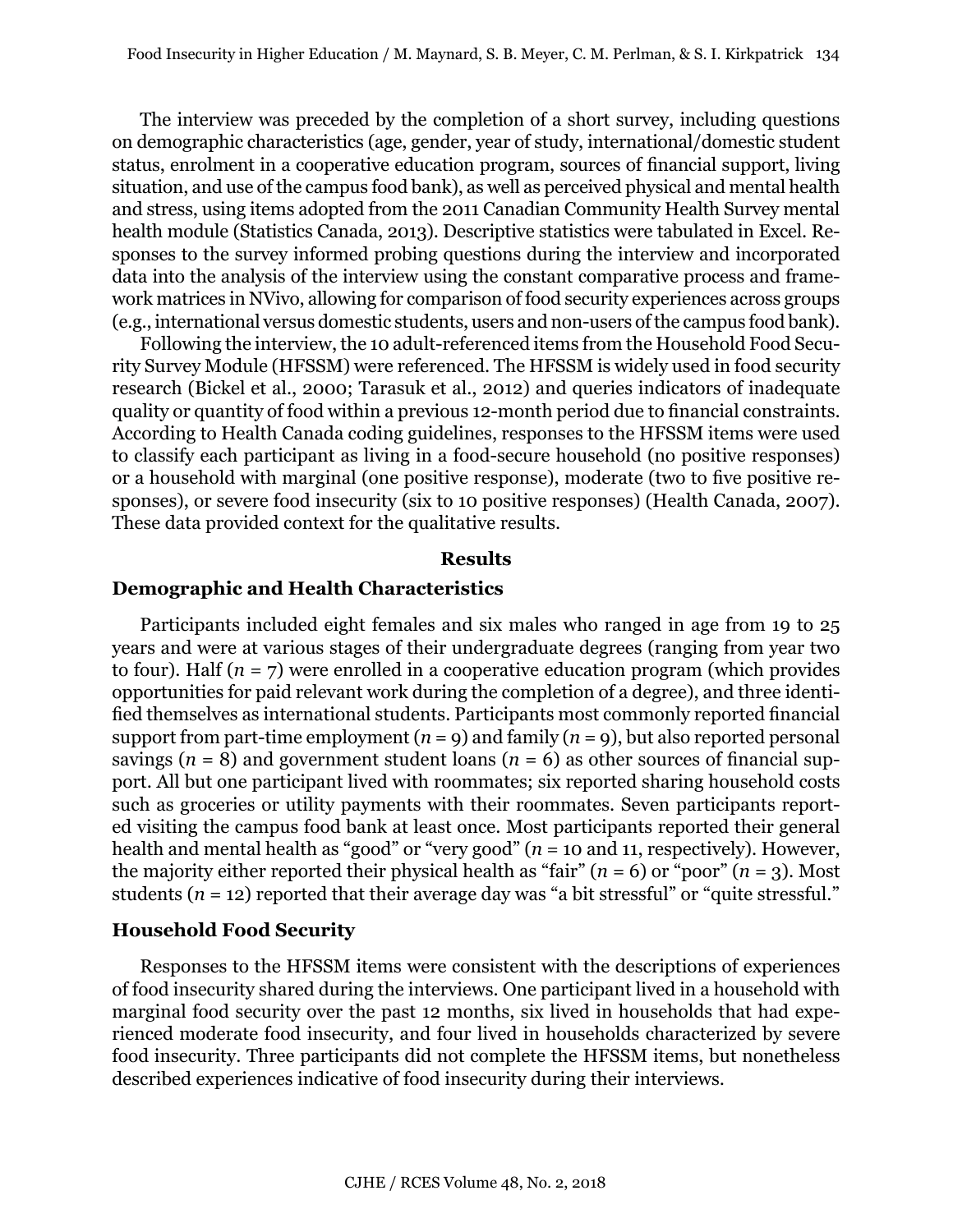# **Experiences of Food Insecurity**

In the interviews, several common themes emerged, characterizing students' experience of food insecurity as complex and uncertain, and as requiring constant and ongoing management. This was illustrated by reported compromises in food quality and quantity, preoccupation with food supply, a desire for independence and control over the food situation, feelings of stigmatization, and attempts to normalize the experience.

# **Compromises in Quantity and Quality of Food**

In the face of money shortages, students attempted to adapt by compromising their food intake. For example, Kiara said, "I'll just change my schedule so I'll sleep in more. So, I'll miss some meals," and Vivian said, "Sometimes I just go to sleep hungry." Students also indicated they routinely ate foods they perceived as being of poor quality, such as low-cost, energy-dense, frozen or canned, and old or unsafe foods. A common trend was students eating whatever would fill them up, regardless of health or nutrition. Isabel talked about buying bagels from the Tim Hortons on campus when she was running out of money for food, because they were "on the cheaper end [and] sort of filling," and avoided buying a salad because "it won't really fill me up," while Aryan talked about purchasing bags of chips during times of food insecurity, because "chips fill you up more."

# **Preoccupation with the Food Supply**

The ways in which students discussed food revealed a preoccupation with food acquisition and careful consideration about what to buy. For example, Riya felt concerned about trying to purchase food with little money, and explained, "You're just like, 'Oh my god, I have this sort of amount of money, what's the best place I can go.'" Some had practised memorizing prices and foregoing foods they felt they could not afford. For example, Isabel explained, "Just buying milk or something, I feel like it's splurging for some reason. 'Cause it's so expensive."

#### **Desire for Independence and Control**

Students expressed a strong desire for independence and control over their financial situation. This resulted in avoidance of asking their families for help, even when money ran low. Isabel explained, "[My parents] have so much going on with, like, supporting my brother…I'm trying to not burden [them]," while Aaron said, "I could just ask [my parents] for more money you know, but it's not something I wanna keep relying on all the time." Sophia said, "I feel very guilty 'cause I feel like, at this point in my life, I should have this figured out." Guilt emerged when students did ask for help from family. Myra explained, "I'll let my parents know, they'll come and give me money or they'll transfer money to my account but then I'll feel so bad."

In line with the desire for control, students expressed guilt and regret for spending money on items other than food at certain times, such as the beginning of their university careers or the start of the year as part of their efforts to fit in. For example, Kelly said, "I think I'll definitely get better at [budgeting]. I definitely spent more than I should have at the beginning of the semester on…stuff that you don't really need."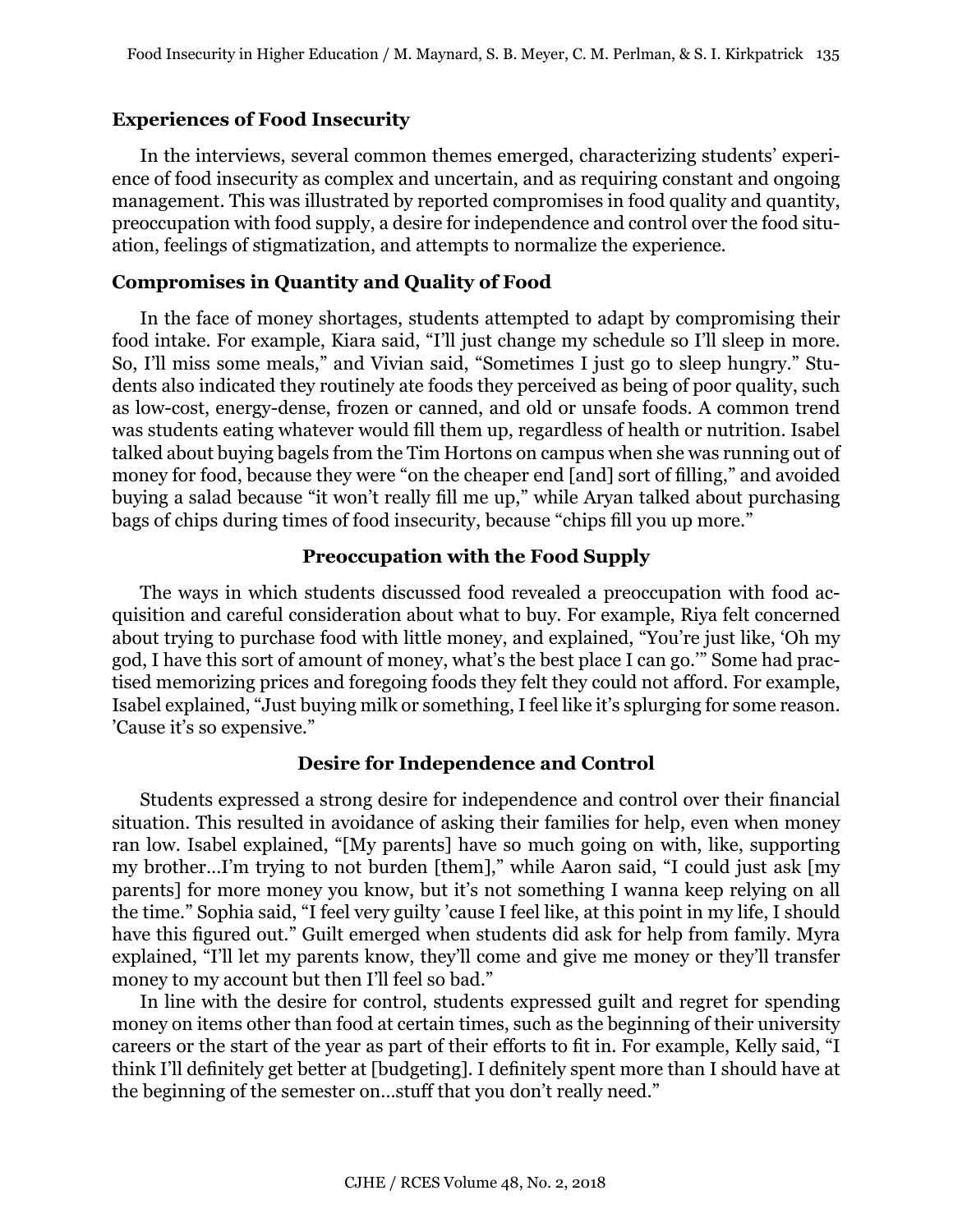## **Stigma and Social Exclusion**

Students directly expressed feelings of stigma and shame associated with food insecurity, particularly when accessing the campus food bank. Vivian said, "I don't really want people to know. So, like, whenever I go to the food bank, I kind of make sure there's nobody around and then I go in." Parth explained that the food bank volunteers are "trying to help, but I'm also feeling inferior" and "I don't think I deserve that food." Students who had not accessed the food bank also discussed stigma. For example, Kelly said, "I don't think it's like a stigma attached to [food bank use]," but went on to state, "You never really want to admit that you need help." Similarly, Isabel stated, "They say it's anonymous, but I feel like it's kind of embarrassing to go there."

Feeling isolated was also part of the experience of food insecurity. For example, Liam explained that his experience of food insecurity while trying to access student loan money was "mostly just frustrating, because I don't know who to turn to." Parth said, "I felt in a void a little bit because I didn't have the money or the means to buy the foods that I like." Students felt pressured to spend money on food in social settings, such as eating out at restaurants or going to bars, and described feeling excluded because they could not afford to participate in these types of activities. Riya described how it felt when her friends wanted to go out to eat:

If you're with other people and…you make a group decision to go somewhere, it's just like that awkward situation where you're like oh, like, what should I say? Should I tell them?... Typically, [you] just tend to keep it to yourself.

# **Normalizing the "Starving Student" Experience**

In discussing their food situations, students appeared to identify with the norm of the "starving student," viewing reliance on poor-quality foods and food shortages as a typical part of the student experience. As Kelly explained:

There's just sort of this idea that it's okay to eat junk food or food that isn't good for you…the typical, like, "freshman 15." And then everyone's eating Kraft Dinner and Mr. Noodles. And so you kind of feel like it's okay.

Normalizing the experience extended to some participants' notion that they simply needed to adapt to their financial circumstances. For example, Aaron stated, "[Running out of money for food is] just something you get used to, right?" and Parth said that experiencing insufficient finances was "a part of growing up." Participants also made comparisons between their situations and those of others, noting that things could be worse and minimizing the extent of the problem. For example, Parth stated, "I'm still thankful, I have a lot more than other people," while Liam noted how much more difficult it would be if he did not have a place to live, "Looking for a job [while] living on the streets…I can't even imagine having to deal with that." This sentiment was also expressed by students who accessed the campus food bank; as mentioned above, despite needing to access the campus food bank, Parth explained, "I don't think I deserve that food." Some students expressed that they did not need the assistance and did not want to abuse the service. For example, Kelly explained, "I just didn't really consider myself someone that should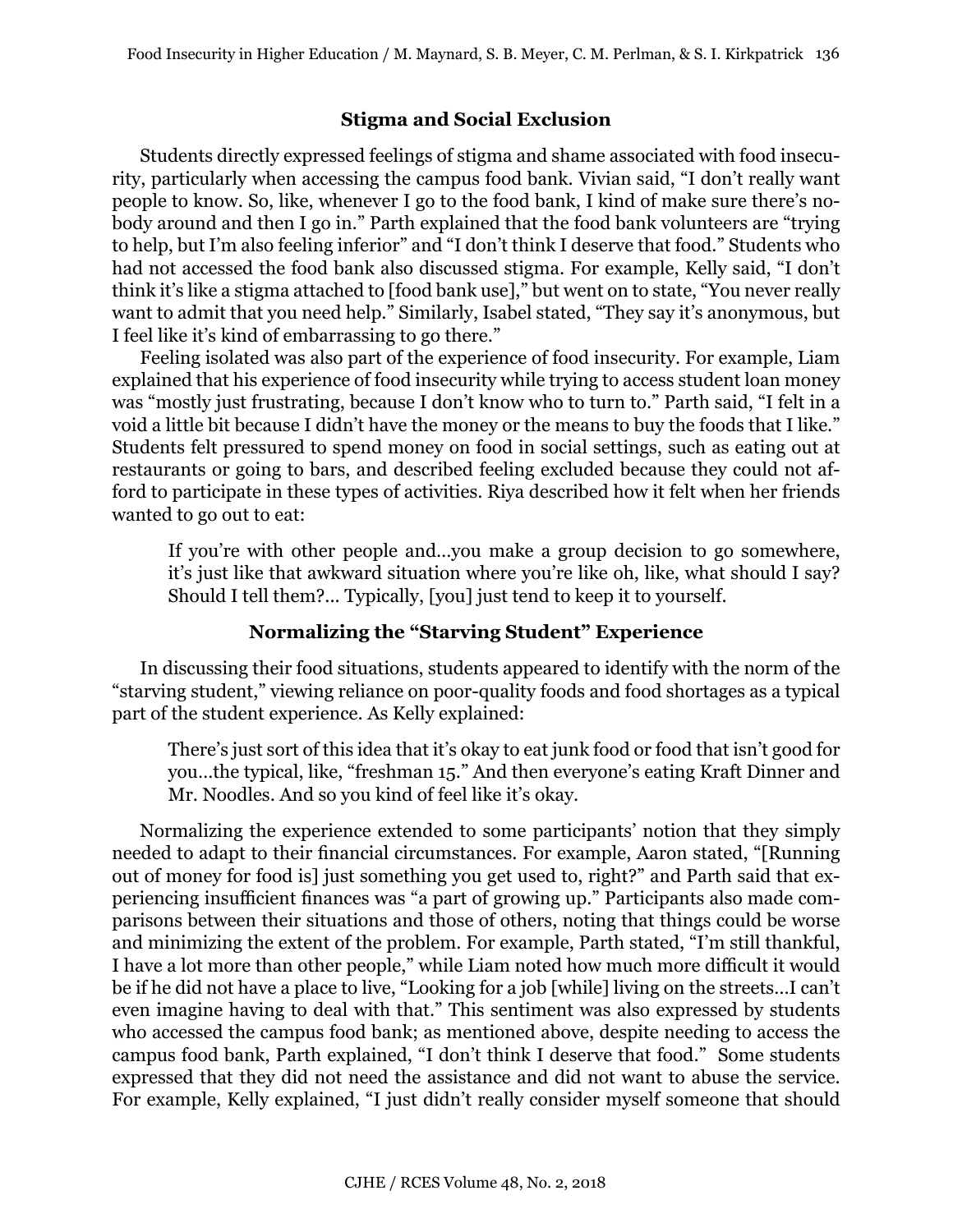be using that resource," and said, "You don't want to take from someone else," and Stuart said that "[the food bank is for] people that are suffering in worse circumstances…. I wouldn't consider myself as those kind of people." For some international students, food insecurity was perceived relative to their experiences back home. For example, Stuart explained, "We have different living standards compared to here," and when comparing his experience growing up versus living in Canada, he said he now "consider[s] [him]self kind of middle class." Yet others indicated that food insecurity was common among international students. For example, Emma stated that "some [may have] difficult times for food…that's really the norm of international students."

#### **Perceived Barriers to Food Security**

Students' discussions of the situations that precipitated shortages of food and money for food pointed to precarious finances as the major underlying barrier to food security. Experiences ranged from a single event or sudden income shock to consistent shortages over time. Students frequently cited insufficient or late provincial student loan instalments, high tuition rates, as well as exhaustion of their savings, which tended to occur near the end of the academic semester. Kelly explained the inaccuracy of cost-of-living estimates used to determine financial aid amounts, noting, "This whole [loan] system is built on [the assumption that] your parents are going to help pay for school," while Liam explained, "Just the way OSAP worked, I consistently never got enough." Students also struggled with housing costs, which were prioritized over more flexible food budgets; as Kiara explained, "Rent comes first."

Students enrolled in cooperative education expressed unique challenges related to extra costs and uncertainty of remuneration. Sophia explained that cobbling together her income from co-op and student loans was not always sufficient, and said that "[the provincial student financial assistance system] looks at your total income and lowers their loan," and that it was uncertain whether the income from her co-op job could cover the resulting shortfall for rent and food as well as tuition for the upcoming terms. Those identifying as international students also indicated unique financial challenges, such as high tuition fees and difficulties navigating the Canadian banking system and transferring money from their home countries.

#### **Attempts to Cope**

Students engaged in a variety of adjustment and adaptation strategies targeted at improving their financial security, which included applying for scholarships or bursaries, drawing on savings or government financial assistance, working one or more part-time jobs, borrowing food or money for food from family or friends, and participating in research for the honoraria. For example, Aaron relied on his friends for financial support during a period of food insecurity, and said, "I basically spoke to my friends and they offered to cover my rent," while Sophia's parents would purchase groceries for her when money was tight, explaining that, "When I'm with [my parents], they get my groceries, they don't let me pay." Other techniques were aimed at reducing the resources needed to access or purchase food, such as sharing food with roommates, lowering food expenditures by reducing meat purchases, buying in bulk, couponing or price-matching, shopping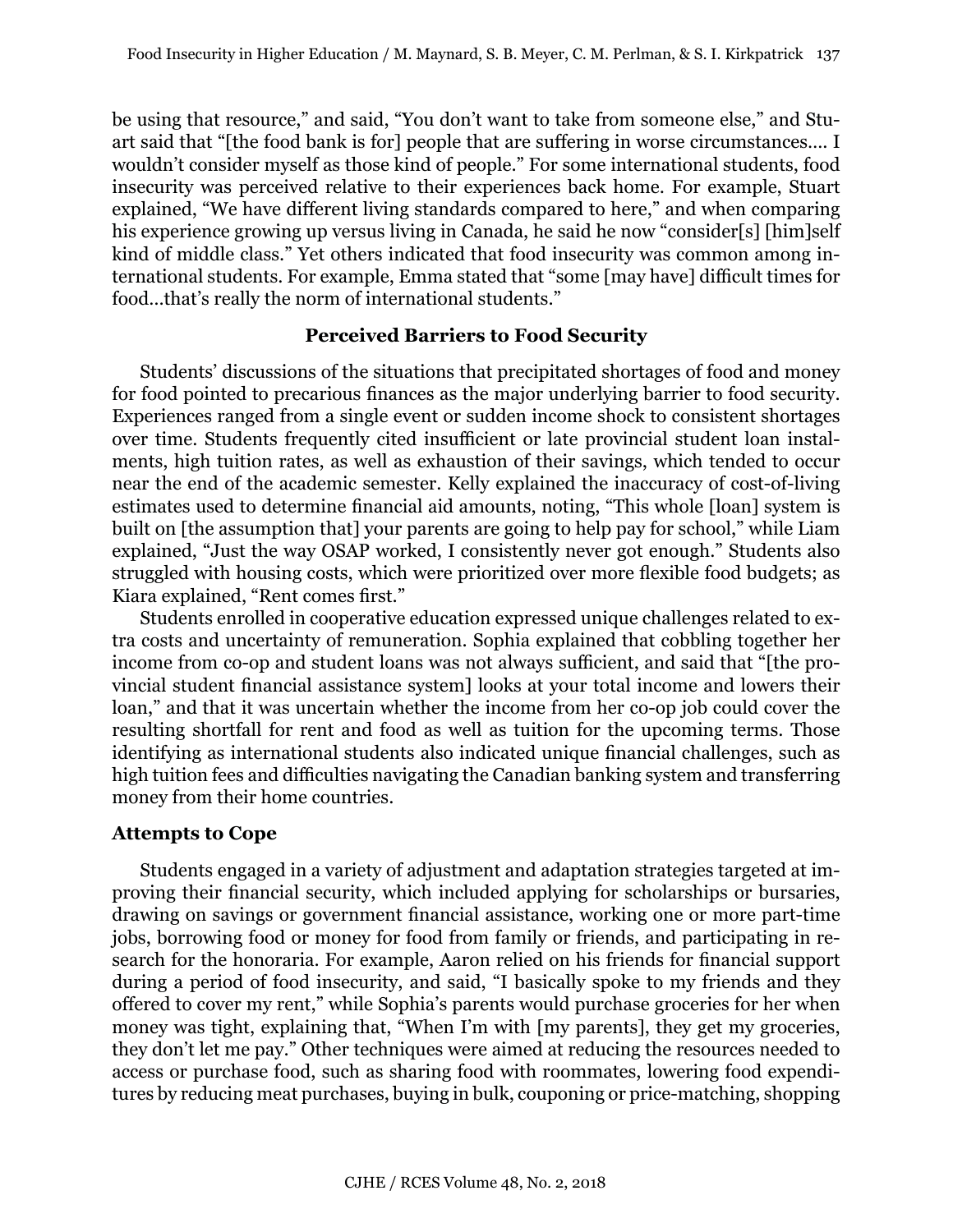at discount grocery stores, accessing student discounts, and finding free food on campus. Stuart explained that during food shortages, he would "go to some seminars because they do have free food." As noted, some students also reported accessing the campus food bank. Kiara said, "A lot of students can't afford [food] 'cause school's expensive, so [the campus food bank] is nice to have, I guess sort of like a support there for food."

Many students distracted themselves with other priorities, so they were unable to dwell on their food situation. For example, Riya stated, "You tend to shift your focus toward school instead of answering to your body that it's hungry." Some students attempted to stretch food supplies. For example, Emma noted that she purchased large bags of noodles that would last several weeks, and Liam indicated that he stockpiled non-perishable foods that he accessed from the food bank to try to "conserve what [he had]" in case of future shortages.

However, attempts to adapt often fell short. For example, Alan explained that strategies such as finding free food on campus were "not really stable." Longer-term strategies could also not be relied upon consistently, as Liam explained, "I did things to prepare myself for a situation like this," such as saving money, regularly paying off credit cards to save space for food purchases, and anticipating a tax refund, but "everything I set up failed."

# **Perceived implications for health and academic performance**

Despite the hesitation of some students to identify themselves as having experienced food insecurity (as illustrated by the normalization of food shortages and reliance on lowquality food, as well as their ambivalence regarding whether their situation necessitated accessing resources such as food banks), they described several ways in which inadequate food had affected their health. Physical manifestations, including hunger, fatigue, and changes in body weight, were frequently discussed. Kiara "felt hungry," and Isabel said that, during food shortages, "I was just tired constantly." Isabel was having trouble gaining weight to support her participation on a varsity sports team and explained, "I don't think I'm eating enough, and it's kind of due to the fact that I don't have that much from my kitchen to make." Alan stated he was "doing horribly" when it came to eating healthy food because "right now I'm focused on not going empty."

Consistently, mental health implications described during the interviews predominantly included feelings of anxiety and worry about the food supply; these worries existed on top of the stress they already experienced due to school responsibilities. Emma described the experience as "stress plus stress" and explained, "I got so many things to do on my todo list, and I still need to worry about my food." Kelly explained the impact of relying on poor quality foods, "You start a downward spiral, right? 'Cause you're stressed out…then you run out of more money, and then you don't feel good 'cause you're eating bad food."

Food insecurity was perceived as affecting academic performance, including focusing in class, studying, and completing assignments and exams. For example, Parth explained that running out of money for food "definitely hinders your full attention toward any particular thing that you're doing," and Aaron said, "It can be pretty difficult to work when you don't have, you know, proper food." Aryan felt that relying on low-cost foods hurt academic performance, and explained: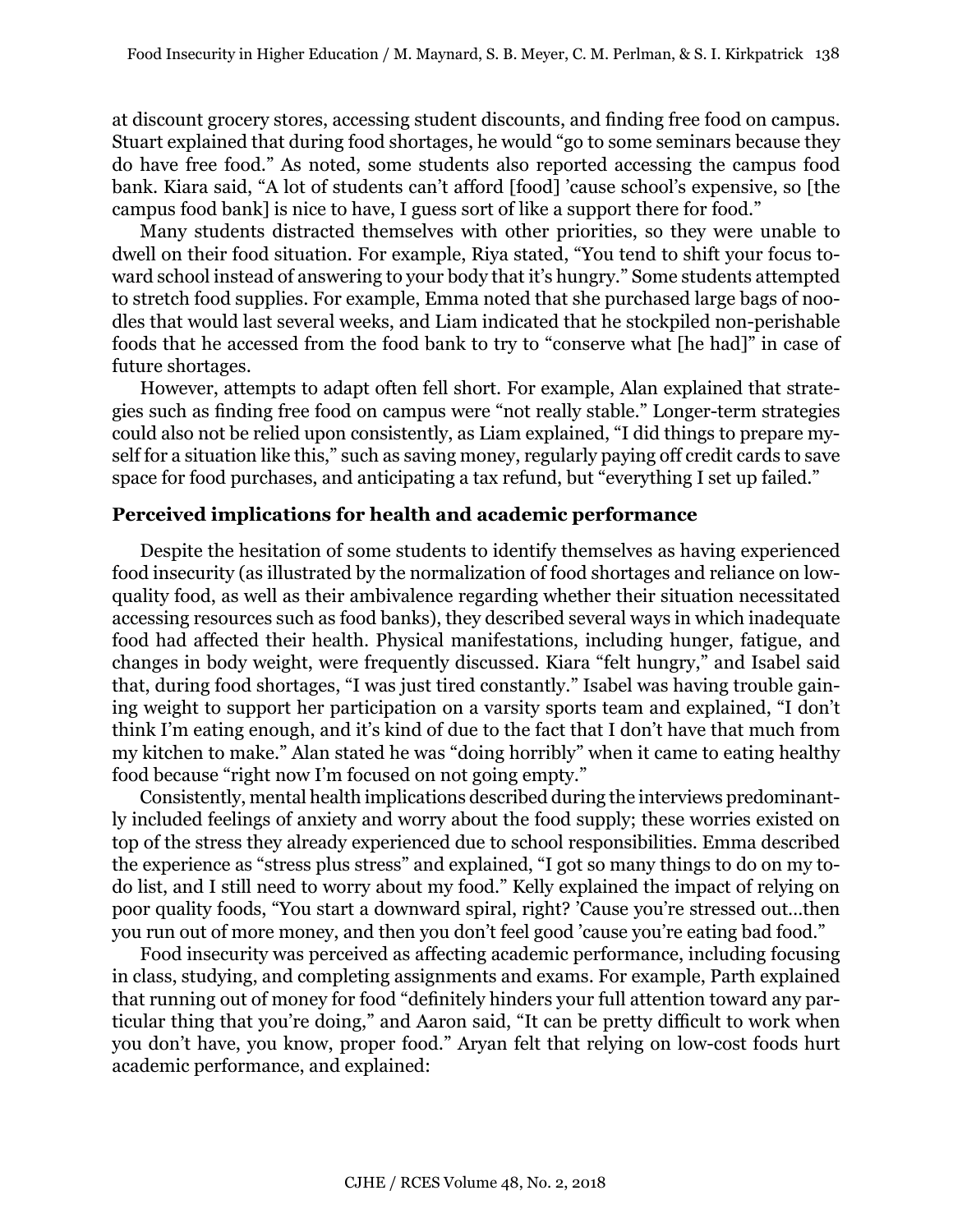A lot of my friends have a lot harder time at the end of the semester…[when] December, April rolls around, they're eating Mr. Noodles 'cause they ran out of all their money. So, obviously, that has a great effect on their school, or academic performance…you can't starve yourself through school.

Some had struggled to the point when they reduced their schooling to part-time or dropped out of school for a while. During his interview, Aaron was planning on reducing his course load in the following semester to free up more time to work. Kiara had taken time away from school to work because "school was just getting ridiculously expensive" and had recently returned to finish her degree.

#### **Other factors perceived to be associated with food access and consumption**

In addition to financial constraints that shaped shortages of food and reliance on poor quality foods, students discussed factors that influenced their food access and that were seen as exacerbating their inability to achieve healthy eating, including limited food literacy and food budgeting skills. Aspects of the food environment on campus and within the broader community were also perceived to influence food access. Students described the plethora of processed and fast foods available on campus and noted the need for a wider variety of healthier, low-cost options. The experience of social exclusion extended to the campus food environment; regarding the inaccessibility of the campus farmers' market, Sophia explained, "It's so expensive…there are posters about it everywhere going, 'Oh you know, you don't have to go off campus to buy healthy food,' it's just \$1.50 per zucchini." Some students cited the lack of facilities for reheating food as a barrier to consuming healthy and low-cost options brought from home.

The location of food outlets within the wider community was perceived to present barriers for students in terms of food access. Chain grocery stores, convenience stores, and prepared food outlets with high price points are easily accessible to areas with high student housing density, while discount grocery stores and farmers' markets are located further away and require lengthy trips on public transportation. Kelly described her area of residence as being problematic, saying, "So many students live there, so we always sort of wonder why they don't have a grocery store near us." Students reported that the ease of access to prepared foods resulted in their frequent purchase. Riya explained:

You're limited to the places or the food areas offered around you…it's bad too, because [grocery stores] typically have cheaper food…when instead you could just fill your stomach with something close by. It just ends up being the poorer choices I guess.

Many students placed importance on culturally relevant foods but experienced barriers in accessing and/or affording them. Vivian noted, "I have to go back [to my hometown] just to…get the grocery items I want." Although some culturally appropriate food markets in the area were noted, students explained that the prices were prohibitive. However, in some cases, the trade-off between the high prices of imported cultural foods versus going without was deemed worth it. For example, as an international student with few friends living locally, Emma indicated she took great comfort in being able to eat the foods she was familiar with, and so she paid high prices to get what she wanted. Other consider-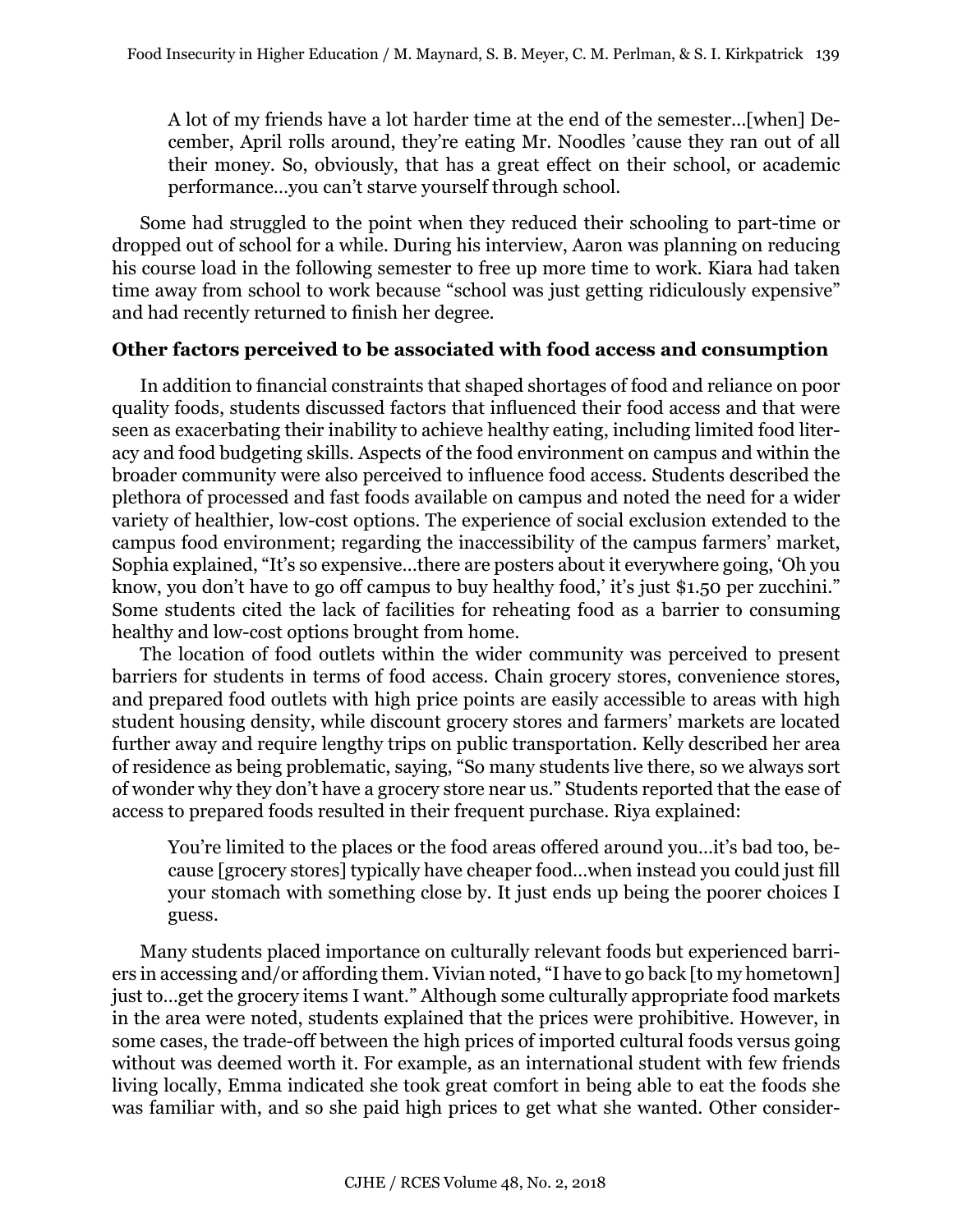ations, including a commitment to environmental sustainability, also took a backseat to getting something to eat. For example, Parth wanted to purchase foods he perceived as environmentally friendly, but explained, "organic [food] versus you still don't have money for normal groceries."

#### **Discussion**

The findings of this study indicate that food insecurity among post-secondary students is a manifestation of insufficient financial resources and is perceived to have serious implications for their health and academic success. Indeed, students described an ongoing and relentless process of trying to manage and adapt to their food situation and the anxiety that accompanied it, experiences that were borne out by their responses to the HFSSM, which is an established measure of household food security (Bickel et al., 2000). Students reported experiences that coincided with the degree of food insecurity they had experienced; for example, those who reported indications of living in moderate or severely food-insecure households in the past 12 months described reducing the size of meals they ate during food shortages, while those who had experienced any level of food insecurity, including marginal, reported feelings of stress or worry about running out of money for food. Students' discussions of their struggles to access adequate food also revealed experiences that were not captured by the HFSSM, such as feelings of ambivalence toward the situation. For example, comments regarding the use of food banks suggested a strategy of distancing oneself from having experienced food insecurity, consistent with attempts to normalize food shortages and reliance on low-quality food as a typical student experience, while at the same time recognizing negative implications.

Some aspects of the experience seem consistent with Alaimo's (2005) conceptual model and the literature that informed it, including a preoccupation with the food supply, feelings of powerlessness and lack of control, and desire for independence and financial stability (Hamelin et al., 2002). Students were reluctant to rely on financial help, especially from family members. Students' desire to not be a burden on their families can be compared to the behaviours of children living in food-insecure households. For example, Fram et al. (2011) found that children and adolescents attempted to manage food insecurity on behalf of their families by eating less without being asked and trying to supplement their parents' income via part-time jobs.

Other populations struggling with food insecurity have also described making "tradeoffs" or "juggling" financial priorities, including food, housing, and debt payments (Hamelin et al., 2002). Similarly, the strategies students used to attempt to supplement and stretch available resources, including accessing free food, echo those reported in other food-insecure populations (Hamelin et al., 2002). The utility of such strategies for forestalling experiences of food insecurity is likely to be limited in the face of precarious finances.

In this sample, the occurrence of food shortages was reported to most frequently coincide with the end of the academic term, when loan payments ran short. Munro et al. (2013) also found that food-insecure students in South Africa were more likely to experience hunger at the end of the semester compared to the beginning, consistent with research among other low-income populations that suggests a worsening of food security with declining financial resources and an increased length of time since the last financial influx (Hamelin et al., 2002; Tarasuk, McIntyre, & Li, 2007).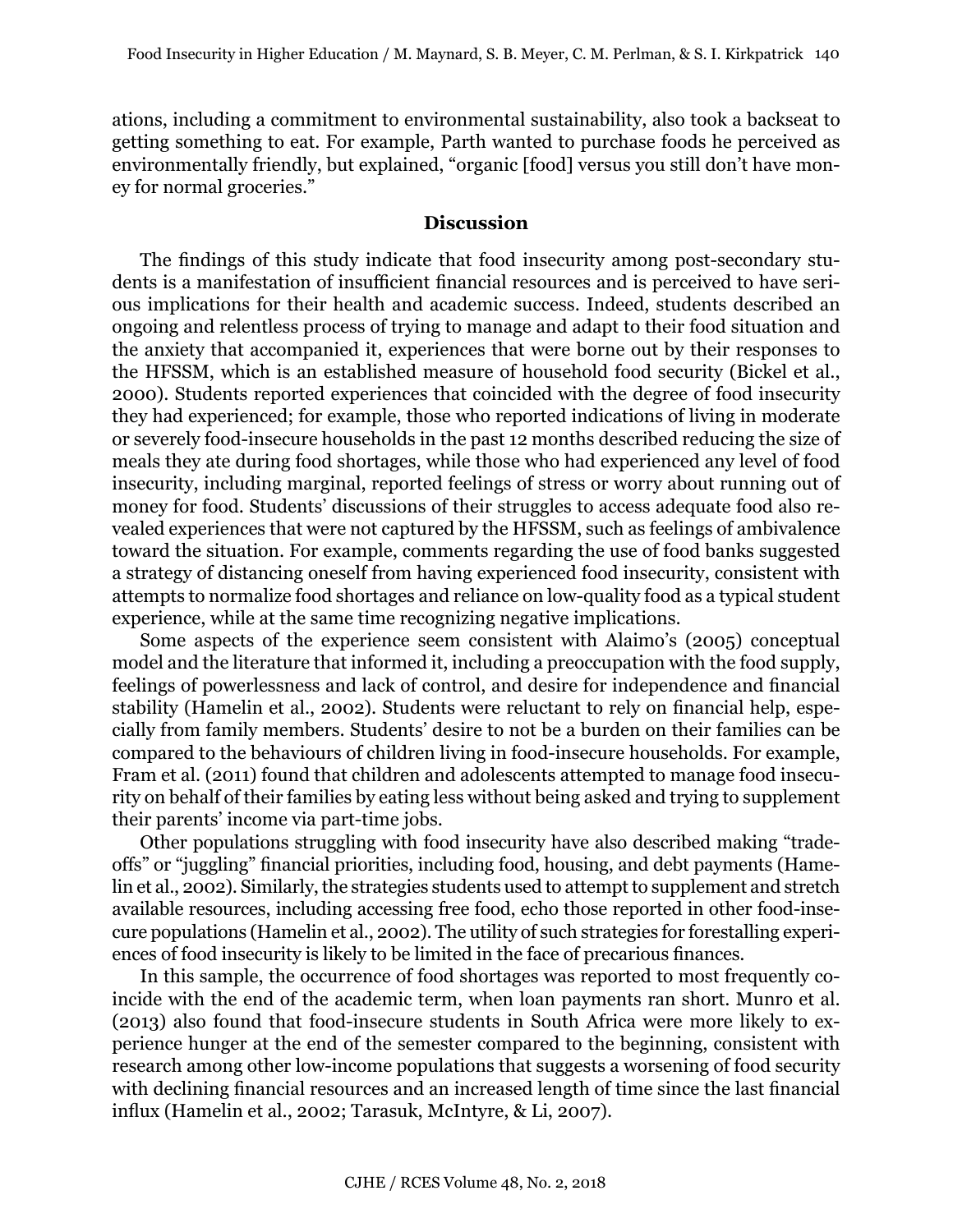The compromises in quality of food shared by students in this study also align with Alaimo's (2005) model and the few studies that have examined student food insecurity, health, and academic performance (Farahbakhsh et al., 2015; Gallegos et al., 2013; Maroto et al., 2014; Patton-Lopez et al., 2014). Indeed, food insecurity has been associated with poor diet among post-secondary students (Gallegos et al., 2013), a connection noted by students in the research described here who reported resorting to cheap, low-quality foods when money was tight. Participants in former research also discussed implications in terms of stress and anxiety, as well as ramifications for their participation in social events. In more detailed cross-sectional work examining associations between food insecurity and mental health among students in the Midwestern U.S., Bruening et al. (2016) found that those who reported food insecurity had nearly three times the odds of experiencing depression, and nearly two times the odds of having an anxiety disorder, compared to food-secure students. Worryingly, work by Gallegos et al. (2013) found that food-insecure students were three times as likely to have deferred their studies as a result of financial hardship compared to food-secure students.

A common issue precipitating food shortages was the mismatch between student loan amounts and tuition and living costs, similar to the experiences of Canadians who rely on social assistance (Tarasuk et al., 2012). The levels of financial assistance allotted to students to support post-secondary studies are based on assumptions regarding parental financial support, as well as the contribution of savings from summer employment (Statistics Canada, 2011). However, students in this study suggested that parental support is not universally available or sufficient due to other demands on families' resources. Earnings from summer jobs and cooperative education positions can also vary and be unpredictable.

The existing evidence thus suggests the need for rethinking tuition rates (averaging about \$6,400 per year in 2016–17) (Statistics Canada, 2016) and funding systems to better reflect the financial realities of students (Burley & Awad, 2015) and ensure that higher education does not become a luxury available only to some. Tuition fees have already been frozen in Newfoundland and Labrador and in Alberta, a move that could be considered elsewhere as a stopgap to improve affordability while additional options are weighed and evaluated; for example, the Ontario Student Grant provides free tuition, on average, for students whose family income is less than \$50,000 (though the Ministry of Advanced Education and Skills Development notes that not all students who meet this requirement have sufficient financial need to receive the equivalent of free tuition) (Government of Ontario Ministry of Advanced Education and Skills Development, 2017). Attention should also be paid to mandatory fees levied on students to support student associations, new infrastructure, and other costs. Importantly, tuition and associated costs have implications for well-being now and into the future, with the average debt load for graduating students receiving funding through the Canada Student Loans Program totalling approximately \$28,000 in 2013 (Burley & Awad, 2015). In addition to attention to the adequacy of assistance levels, more stable and predictable installment structures for financial aid could perhaps help to alleviate shortfalls at the end of the academic term, as well as reduce student anxiety about such shortfalls. Students also drew attention to barriers posed by the food environment and their limited food literacy and food skills; yet addressing these factors without also addressing financial security is unlikely to alleviate food insecurity, which speaks to the need for a comprehensive approach.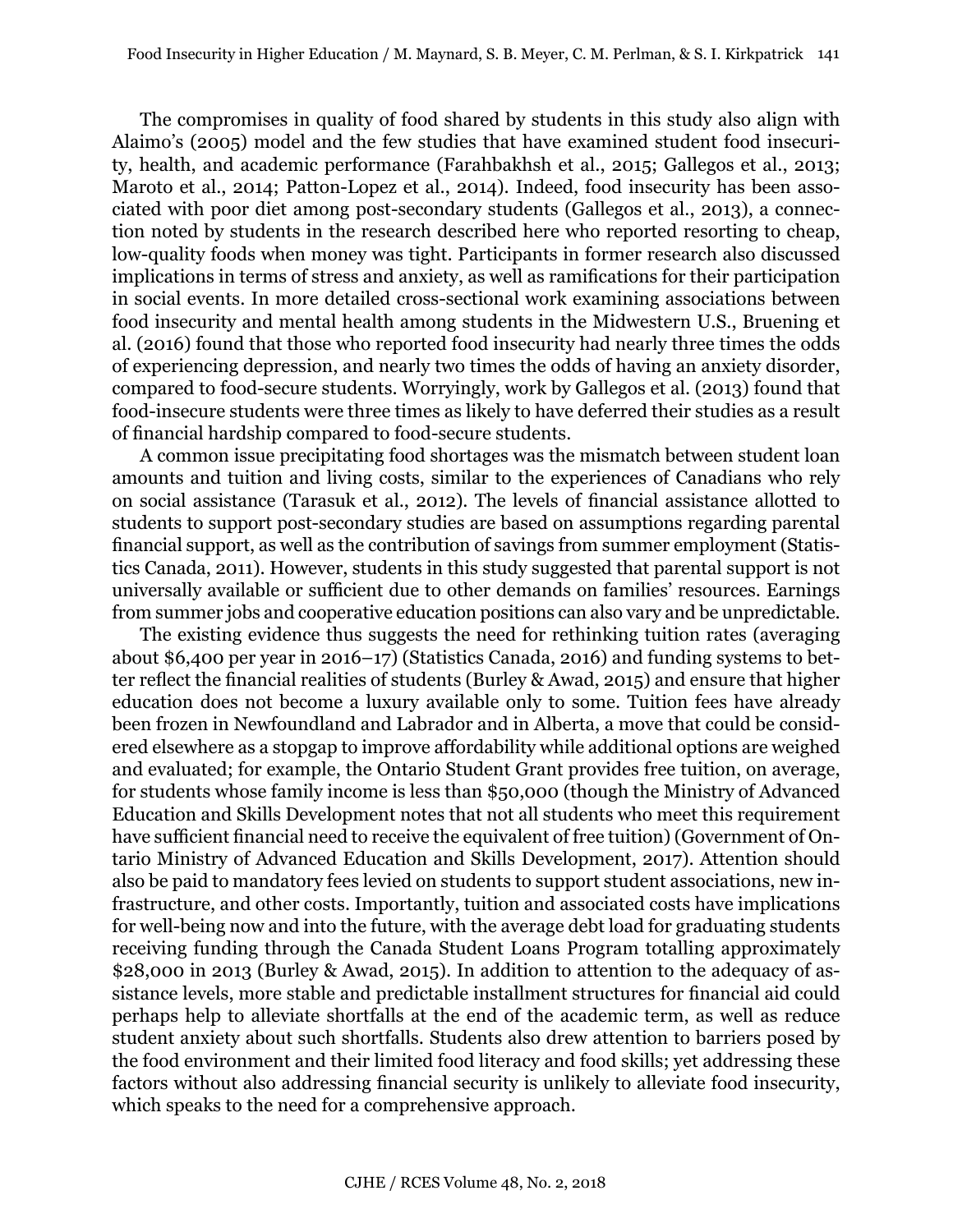The location of the study (a university in southwestern Ontario) is unique in terms of the breadth of cooperative education, though many colleges and universities across Canada include work placements or internships in undergraduate and graduate degree curricula (Rodriguez, Zhao, & Ferguson, 2016). Co-op programs have been found to enhance self-efficacy and confidence and contribute to student retention (Drewery, Nevison, & Pretti, 2016; Newhook, 2016). However, although our sample is small, students expressed that uncertainty regarding co-op income and expenses exacerbated financial instability. A review of possible unintended consequences of cooperative education programs could shed light on strategies for better supporting the financial well-being of participants. International students also appear to be particularly vulnerable to financial precarity and food insecurity due to the cost of living (Calder & Burns, 2016; Hanbazaza et al., 2016), perhaps not surprisingly given that the average international undergraduate tuition, at \$24,000 for 2016-17, is four times the rate of domestic tuition (Statistics Canada, 2016). This suggests the need for universities to consider the broader ramifications of increasing recruitment efforts to draw students from outside of Canada.

The findings of this study should be considered in light of a number of factors. Despite a small sample size, this study is unique in its mixed-methods exploration of the experience of food insecurity among post-secondary students and will therefore inform further research. A key strength includes recruitment of participants outside of a food bank to allow for a more comprehensive understanding of the problem and its manifestations. The recruitment strategy was intended to achieve in-depth perspectives of a general sample of students, including domestic and international students, as well as those in cooperative education, given the extensive presence of this program on the campus. However, this sample is not purported to be representative of nor generalizable to the wider university student body, and it should be noted that a few students reported participation in on-campus studies as a coping strategy to deal with insufficient finances, potentially indicating selection bias. Further, the study was not designed to elucidate experiences of food insecurity among students in relation to a broader range of factors, such as race and ethnicity. Recent research suggests that risk of food insecurity among U.S. students may differ by racial background (Miles et al., 2017; Payne-Sturges et al., 2017), suggesting the need for additional research to delve deeper into intersections with race, ethnicity, gender, and other factors that may play a role in vulnerability to and experiences of food insecurity (Bauer, 2014). Future investigations should also consider experiences of food insecurity among those who have traditionally faced barriers accessing post-secondary education in Canada, such as Indigenous students. Additionally, three participants did not complete the HFSSM, which prevents a fuller understanding of the degree of food insecurity they experienced in the prior 12 months, though experiences shared during the interviews were consistent with food insecurity. Further, the HFSSM-Adult may be limited in its ability to accurately measure food insecurity among a student population.

In sum, the findings suggest that food insecurity is a serious issue among post-secondary students and highlight the need to challenge the starving student ideology, which normalizes the lack of access to healthy food during higher education. Students in this study, while on the one hand normalizing and attempting to adapt to their experiences, also expressed stress, anxiety, and frustration in response to inadequate finances for food. Furthermore, they described the negative implications of their experiences of food anxi-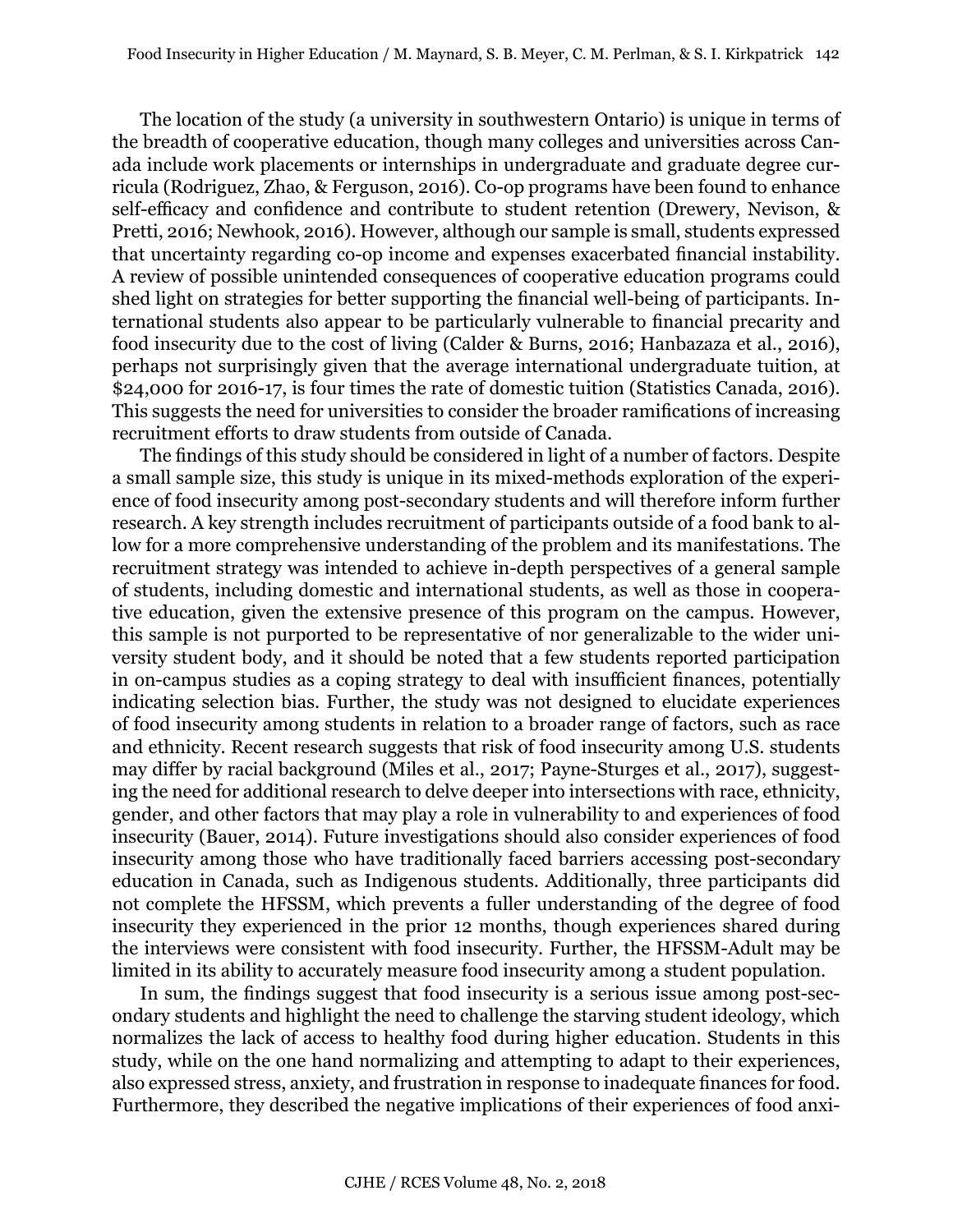ety and shortages for their health and academic success. While the redistribution of food waste has recently been discussed as an adequate policy solution to food insecurity, there have been many calls for action to move beyond the provision of emergency food to address the root causes of food insecurity in Canada; proposed actions target the adequacy of minimum wages, employment, and social assistance rates, among other policies and programs impacting upon financial well-being (McIntyre, Patterson, Anderson, & Mah, 2017; Tarasuk et al., 2012; Tiessen, 2015; Wakefield, Fleming, Klassen, & Skinner, 2012). Although further research is needed to more fully characterize the extent and implications of food insecurity among post-secondary students, it seems clear that strategies to alleviate food insecurity among *all* Canadians must also consider tuition rates and postsecondary loan systems.

# **Acknowledgements**

The authors are grateful to Marc Lamoureux for his assistance with French translation.

#### **References**

Alaimo, K. (2005). Food insecurity in the United States: An overview. *Topics in Clinical Nutrition*, *20*(4), 281–298. Retrieved from http://journals.lww.com/ topicsinclinicalnutrition/pages/default.aspx

Bauer, G. R. (2014). Incorporating intersectionality theory into population health research methodology: Challenges and the potential to advance health equity. *Social Science and Medicine, 110*, 10–17. https://doi: 10.1016/j.socscimed.2014.03.022

Bickel, G., Nord, M., Price, C., Hamilton, W., & Cook, J. (2000). *Guide to measuring household food security* (revised ed.). Alexandria, VA: U.S. Department of Agriculture, Food and Nutrition Service.

Briefel, R. R., & Woteki, C. E. (1992). Development of food sufficiency questions for the third national health and nutrition examination survey. *Journal of Nutrition Education*, *24*(1), 24S–28S. [https://doi.org/10.1016/S0022-3182\(12\)80134-8](https://doi.org/10.1016/S0022-3182(12)80134-8)

Bruening, M., Argo, K., Payne-Sturges, D., & Laska, M.N. (2017). The struggle is real: a systematic review of food insecurity on postsecondary campuses. *Journal of the Academy of Nutrition & Dietetics, 117*(11), 1767-1791. Available from: http://dx.doi.org/10.1016/j. jand.2017.05.022

Burley, G., & Awad, A. (2015). *The impact of student debt*. Ottawa, ON: Canadian Federation of Students. Retrieved from http://cfs-fcee.ca/resources/policy-papers-andsubmissions/

Calder, M. J., & Burns, K. K. (2016). International students attending Canadian universities: Their experiences with housing, finances, and other issues. *Canadian Journal of Higher Education*, *46*(2), 92–110. Retrieved from http://journals.sfu.ca/cjhe/ index.php/cjhe/index

Campbell, C. C. (1991). Food insecurity: A nutritional outcome or a predictor variable? *The Journal of Nutrition*, *121*(3), 408–415.<https://doi.org/10.1093/jn/121.3.408>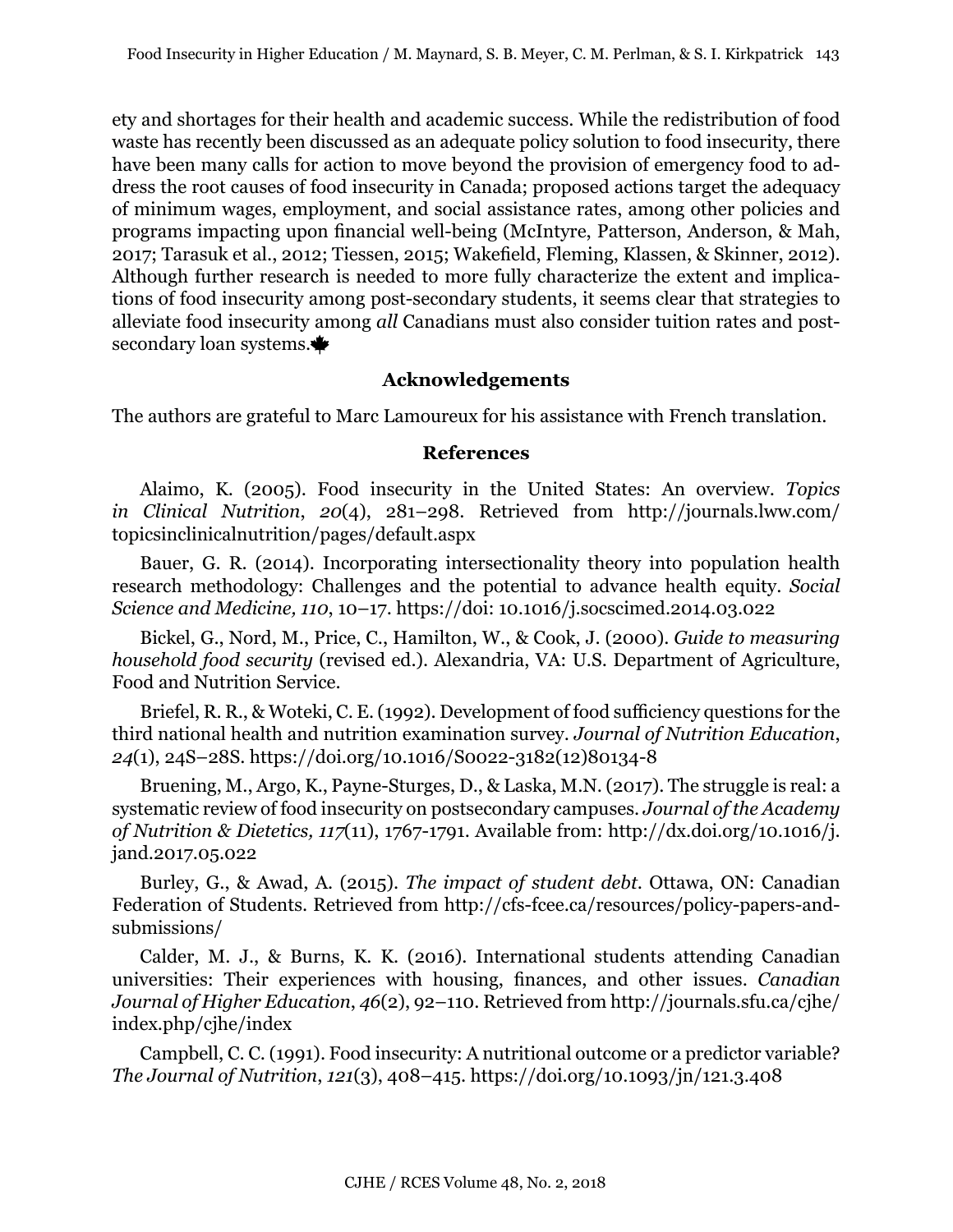Campbell, C. C., & Desjardins, E. (1989). A model and research approach for studying the management of limited food resources by low income families. *Journal of Nutrition Education*, *21*(4), 162–171. https://doi.org/10.1016/S0022-3182(89)80052-4

Chaparro, M. P., Zaghloul, S. S., Holck, P., & Dobbs, J. (2009). Food insecurity prevalence among college students at the University of Hawai'i at Mānoa. *Public Health Nutrition, 12*(11), 2097–2103. https://doi.org/10.1017/S1368980009990735

Chilton, M., & Booth, S. (2007). Hunger of the body and hunger of the mind: African American women's perceptions of food insecurity, health and violence. *Journal of Nutrition Education and Behavior*, *39*(3), 116–125. https://doi.org/10.1016/j.jneb.2006.11.005

Coleman-Jensen, A., Rabbitt, M. P., Gregory, C., & Singh, A. (2015). *Household food security in the United States in 2014, ERR-194.* U.S. Department of Agriculture, Economic Research Service. Retrieved from https://www.ers.usda.gov/webdocs/ publications/45425/53740\_err194.pdf?v=42515

Connell, C. L., Lofton, K. L., Yadrick, K., & Rehner, T. A. (2005). Children's experiences of food insecurity can assist in understanding its effect on their well-being. *The Journal of Nutrition*, *135*(7), 1683–1690. Retrieved from https://www.ncbi.nlm.nih.gov/ pubmed/15987850

Creswell, J. W. (2014). *Research design: Qualitative, quantitative, and mixed methods approaches* (4th ed.). Thousand Oaks, CA: SAGE Publications.

Drewery, D., Nevison, C., & Pretti, T. J. (2016). The influence of cooperative education and reflection upon previous work experiences on university graduates' vocational selfconcept. *Education + Training*, *58*(2), 179–192. https://doi.org/10.1108/ET-06-2015- 0042

Farahbakhsh, J., Ball, G. D. C., Farmer, A. P., Maximova, K., Hanbazaza, M., & Willows, N. D. (2015). How do student clients of a university-based food bank cope with food insecurity? *Canadian Journal of Dietetic Practice and Research*, *76*(4), 200–204. <https://doi.org/10.3148/cjdpr-2015-020>

Fram, M.S., Frongillo, E.A., Jones, S.J., Williams, R.C., Burke, M.P., DeLoach, K.P., & Blake, C.E. (2011). Children are aware of food insecurity and take responsibility for managing food resources. *The Journal of Nutrition, 141*(6), 1114-1119. [https://doi.](https://doi.org/10.3945/jn.110.135988) [org/10.3945/jn.110.135988](https://doi.org/10.3945/jn.110.135988)

 Gaines, A., Robb, C. A., Knol, L. L., & Sickler, S. (2014). Examining the role of financial factors, resources and skills in predicting food security status among college students. *International Journal of Consumer Studies*, *38*(4), 374–384. http://dx.doi.org/10.1111/ ijcs.12110

Gallegos, D., Ramsey, R., & Ong, K. W. (2013). Food insecurity: Is it an issue among tertiary students? *Higher Education*, *67*(5), 497–510. https://doi.org/10.1007/s10734- 013-9656-2

Government of Ontario, Ministry of Advanced Education and Skills Development. (2017). *FAQs About the New Ontario Student Assistance Program (OSAP)*. Retrieved from https://www.ontario.ca/page/osap-ontario-student-assistance-program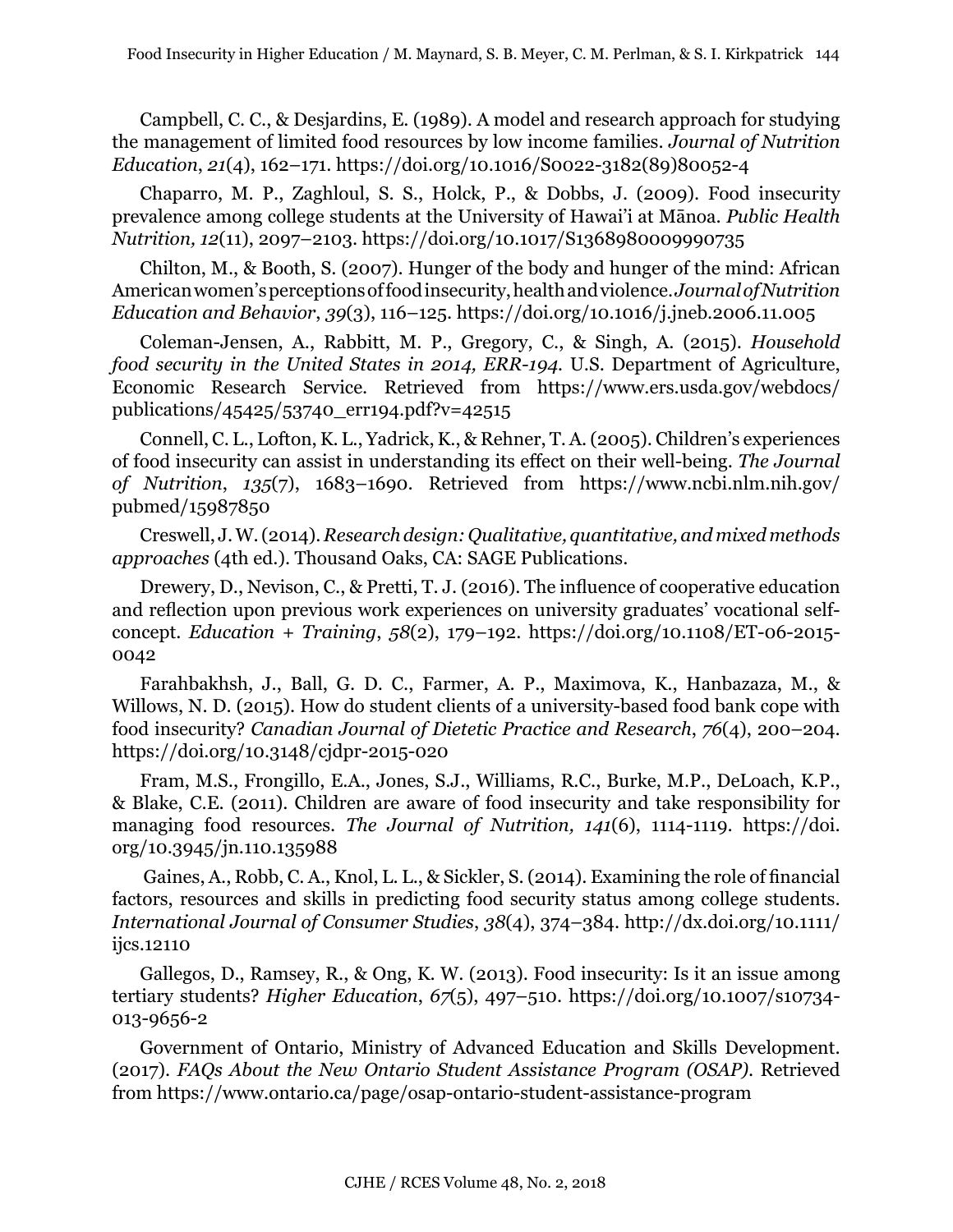Hamelin, A. M., Beaudry, M., & Habicht, J. P. (2002). Characterization of household food insecurity in Quebec: Food and feelings. *Social Science and Medicine*, *54*(1), 119– 132. Retrieved from https://www.ncbi.nlm.nih.gov/pubmed/11820676

Hanbazaza, M., Ball, G. D. C., Farmer, A., Maximova, K., & Willows, N. D. (2016). Filling a need: Sociodemographic and educational characteristics among student clients of a university-based campus food bank. *Journal of Hunger & Environmental Nutrition*, *11*(6) 1–9. <https://doi.org/10.1080/19320248.2015.1128864>

Harden, J. (2017). *The case for renewal in post-secondary education.* Retrieved from The Canadian Centre for Policy Alternatives website: [https://www.policyalternatives.ca/](https://www.policyalternatives.ca/publications/reports/case-renewal-post-secondary-education) [publications/reports/case-renewal-post-secondary-education](https://www.policyalternatives.ca/publications/reports/case-renewal-post-secondary-education)

Health Canada. (2007). *Canadian community health survey, cycle 2.2, nutrition (2004): Income-related household food security in Canada*. Ottawa, ON: Health Canada. Retrieved from [http://www.hc-sc.gc.ca/fn-an/alt\\_formats/hpfb-dgpsa/pdf/surveill/](http://www.hc-sc.gc.ca/fn-an/alt_formats/hpfb-dgpsa/pdf/surveill/income_food_sec-sec_alim-eng.pdf) [income\\_food\\_sec-sec\\_alim-eng.pdf](http://www.hc-sc.gc.ca/fn-an/alt_formats/hpfb-dgpsa/pdf/surveill/income_food_sec-sec_alim-eng.pdf)

Hughes, R., Serebryanikova, I., Donaldson, K., & Leveritt, M. (2011). Student food insecurity: The skeleton in the university closet. *Nutrition and Dietetics, 68*, 27–32. https://doi.org/10.1111/j.1747-0080.2010.01496.x

Layder, D. (1998). *Sociological practice: Linking theory and social research* (1st ed.). London, England: SAGE Publications.

Maroto, M. E., Snelling, A., & Linck, H. (2014). Food insecurity among community college students: Prevalence and association with grade point average. *Community College Journal of Research and Practice*, *39*(6), 515–526. [https://doi.org/10.1080/106](https://doi.org/10.1080/10668926.2013.850758) [68926.2013.850758](https://doi.org/10.1080/10668926.2013.850758)

McIntyre, L., Patterson, P.B., Anderson, L.C., & Mah, C.L. (2017). A great or heinous idea?: Why food waste diversion renders policy discussants apoplectic. *Critical Public Health, 27*(5), 566–76. http://dx.doi.org/10.1080/09581596.2016.1258455

Miles, R., McBeath, B., Brockett, S., & Sorenson, P. (2017) Prevalence and predictors of social work student food insecurity. *Journal of Social Work Education, 53*(4), 651–63. https://doi.org/10.1080/10437797.2017.1299062

Munro, N., Quayle, M., Simpson, H., & Barnsley, S. (2013). Hunger for knowledge: Food insecurity among students at the University of KwaZulu-Natal. *Perspectives in Education*, *31*(4), 168–179. Retrieved from https://www.researchgate.net/publication/277291353\_ Hunger for knowledge Food insecurity among students at the University of KwaZulu-Natal

Newhook, R. (2016). Are university co-operative education students safe? Perceptions of risk to students on work terms. *Canadian Journal of Higher Education*, *46*(1), 121– 137. Retrieved from http://journals.sfu.ca/cjhe/index.php/cjhe/article/view/186042

Patton-Lopez, M. M., Lopez-Cevallos, D. F., Cancel-Tirado, D. I., & Vazquez, L. (2014). Prevalence and correlates of food insecurity among students attending a midsize rural university in Oregon. *Journal of Nutrition Education and Behavior, 46*(3), 209–214. https://doi.org/10.1016/j.jneb.2013.10.007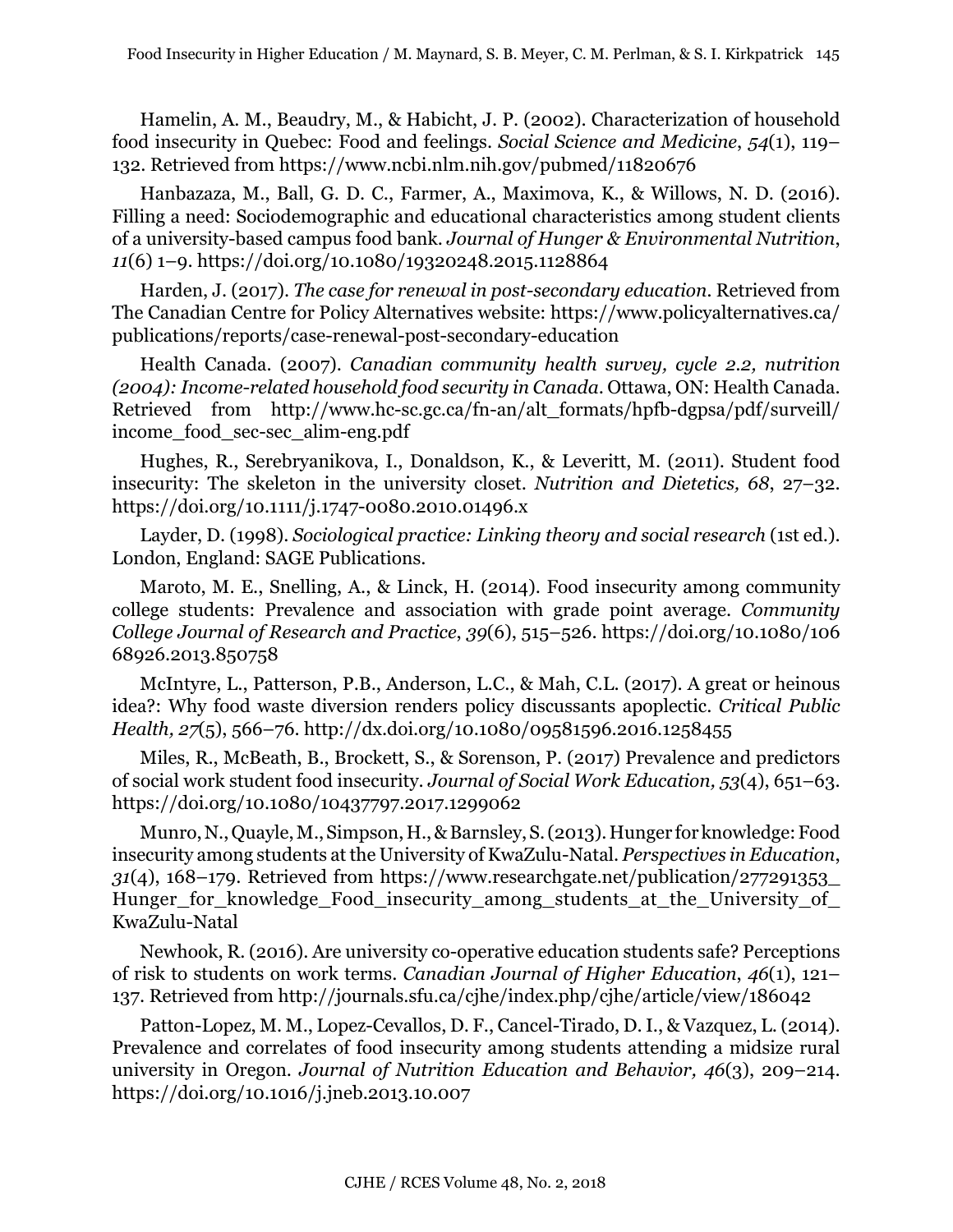Payne-Sturges, D. C., Tjaden, A., Caldeira, K. M., Vincent, K. B., & Arria, A. M. (2017). Student hunger on campus: Food insecurity among college students and implications for academic institutions. *American Journal of Health Promotion, 32*(2), 1–6. https://doi. org/10.1177/0890117117719620

Radimer, K. L., Olson, C. M., Greene, J. C., Campbell, C. C., & Habicht, J. P. (1992). Understanding hunger and developing indicators to assess it in women and children. *Journal of Nutrition Education*, *24*(1), 36S–44S. https://doi.org/10.1016/S0022- 3182(12)80137-3

Richardson, T., Elliott, P., & Roberts, R. (2013). The relationship between personal unsecured debt and mental and physical health: A systematic review and metaanalysis. *Clinical Psychology Review*, *33*(8), 1148–1162. https://doi.org/10.1016/j. cpr.2013.08.009

Rodriguez, C., Zhao, J., & Ferguson, S. J. (2016). *Insights on Canadian society: Co-op participation of college and bachelor's graduates, Catalogue no.75-006-X*. Statistics Canada. Retrieved from http://www.statcan.gc.ca/pub/75-006-x/2016001/ article/14692-eng.htm

Rose, D. (1999). Economic determinants and dietary consequences of food insecurity in the United States. *The Journal of Nutrition, 129*(2), 504S–505S. https://doi.org/10.1093/ jn/129.2.517S

Siefert, K., Heflin, C. M., Corcoran, M. E., & Williams, D. R. (2001). Food insufficiency and the physical and mental health of low-income women. *Women & Health*, *32*(1–2), 159–177. https://doi.org/10.1300/J013v32n01

Silverthorn, D. (2016). *Hungry for knowledge: Assessing the prevalence of student food insecurity on five Canadian campuses*. Toronto, ON: Meal Exchange. Retrieved from http://mealexchange.com

Statistics Canada. (2011). *Education indicators in Canada: Spending on postsecondary education, Catalogue no. 81-599-X, no. 7*. Ottawa, ON: Statistics Canada. Retrieved from http://www.statcan.gc.ca/pub/81-599-x/81-599-x2011007-eng.htm

Statistics Canada. (2013). *Canadian community health survey—Mental health (CCHS)* [Data file]*.* Retrieved from http://www23.statcan.gc.ca/imdb/p2SV. pl?Function=getSurvey&SDDS=5015

Statistics Canada. (2014, September 11). University tuition fees, 2014/2015. *The Daily*. Retrieved from http://www.statcan.gc.ca/daily-quotidien/140911/dq140911b-eng.htm

Statistics Canada. (2016, September 7). Tuition fees for degree programs, 2016/2017. *The Daily*. Retrieved from http://www.statcan.gc.ca/daily-quotidien/160907/ dq160907a-eng.htm

Stuff, J. E., Casey, P. H., Szeto, K. L., Gossett, J. M., Robbins, J. M., Simpson, P. M., Bogle, M. L. (2004). Household food insecurity is associated with adult health status. *Community and International Nutrition*, *134*(January), 2330–2335.

Tarasuk, V., McIntyre, L., & Li, J. (2007). Low-income women's dietary intakes are sensitive to the depletion of household resources in one month. *The Journal of Nutrition*, *137*(8), 1980–1987.<https://doi.org/10.1093/jn/137.8.1980>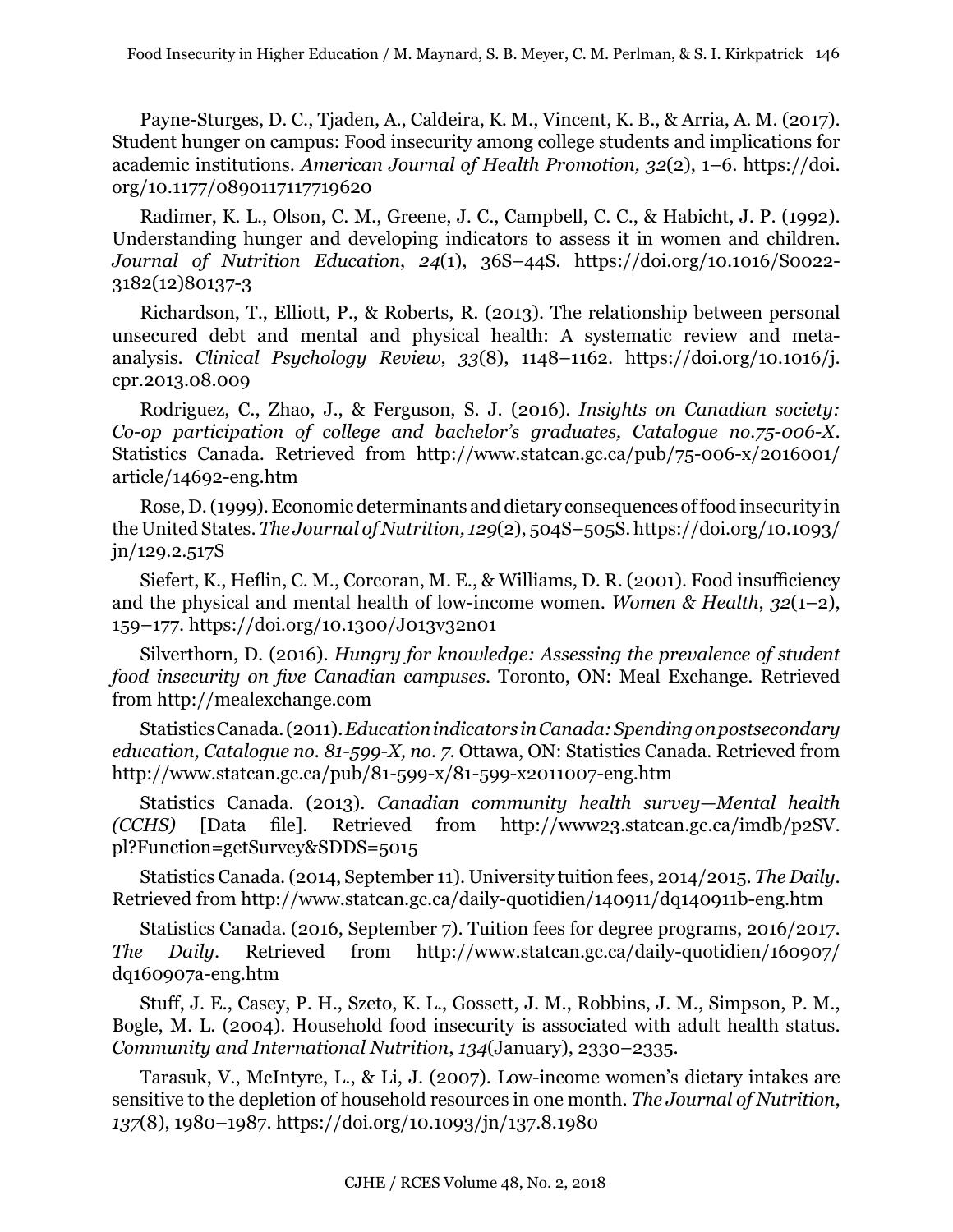Tarasuk, V., Mitchell, A., & Dachner, N. (2012). *Household food insecurity in Canada 2012*. Toronto, ON: Food Insecurity Policy Research (PROOF). Retrieved from http:// proof.utoronto.ca/wp-content/uploads/2014/05/Household\_Food\_Insecurity\_in\_ Canada-2012\_ENG.pdf

Tiessen, K. (2015). *Raising the bar, revisiting the benchmark question for Ontario's minimum wage*. Toronto, ON: Canadian Centre for Policy Alternatives, Ontario Office. <https://doi.org/10.1126/science.1257891>

Wakefield, S., Fleming, J., Klassen, C., & Skinner, A. (2012). Sweet charity, revisited: Organizational responses to food insecurity in Hamilton and Toronto, Canada. *Critical Social Policy, 33*(3), 427–50. https://doi.org/10.1177/0261018312458487

Weinreb, L., Wehler, C., Perloff, J., Scott, R., Hosmer, D., Sagor, L., & Gundersen, C. (2002). Hunger: Its impact on children's health and mental health. *Pediatrics*, *110*(4), 1–9. https://doi.org/10.1542/peds.110.4.e41

# **Contact Information**

Merryn Maynard Meal Exchange merrynsmaynard@gmail.com

Merryn Maynard is a graduate of the School of Public Health and Health Systems (MSc.) at the University of Waterloo. In her current role as Program and Operations Coordinator at the non-profit organization Meal Exchange, she works with post-secondary students, academics, and administrators to improve food security on Canadian campuses. Merryn volunteers with the Food Secure Canada Youth Caucus and as an executive member of the Toronto Youth Food Policy Council. Her interests focus on healthy public policy and how the food system affects health equity among young people in Canada.

Dr. Samantha Meyer is an Associate Professor in the School of Public Health and Health Systems at the University of Waterloo. Her primary areas of inquiry relate to the challenges public health agencies face in meeting targets for health service access and use in Canada, Australia (via her adjunct appointment at Flinders University), and internationally. Her current major research focus is the critical issue of trust in healthcare and its implications for preventative service utilization. Specifically, she is interested in the role of trust in Canadians' use of immunization and cancer screening programs.

Dr. Perlman is an Assistant Professor in the School of Public Health and Health Systems at the University of Waterloo. He conducts health services and policy research to improve health systems for people with mental health conditions. Specific areas of focus include the evaluation of mental healthcare quality, geographic variations in supply and access to mental health services, design of screening and outcome measures, and the design of tools to support evidence-informed decision making.